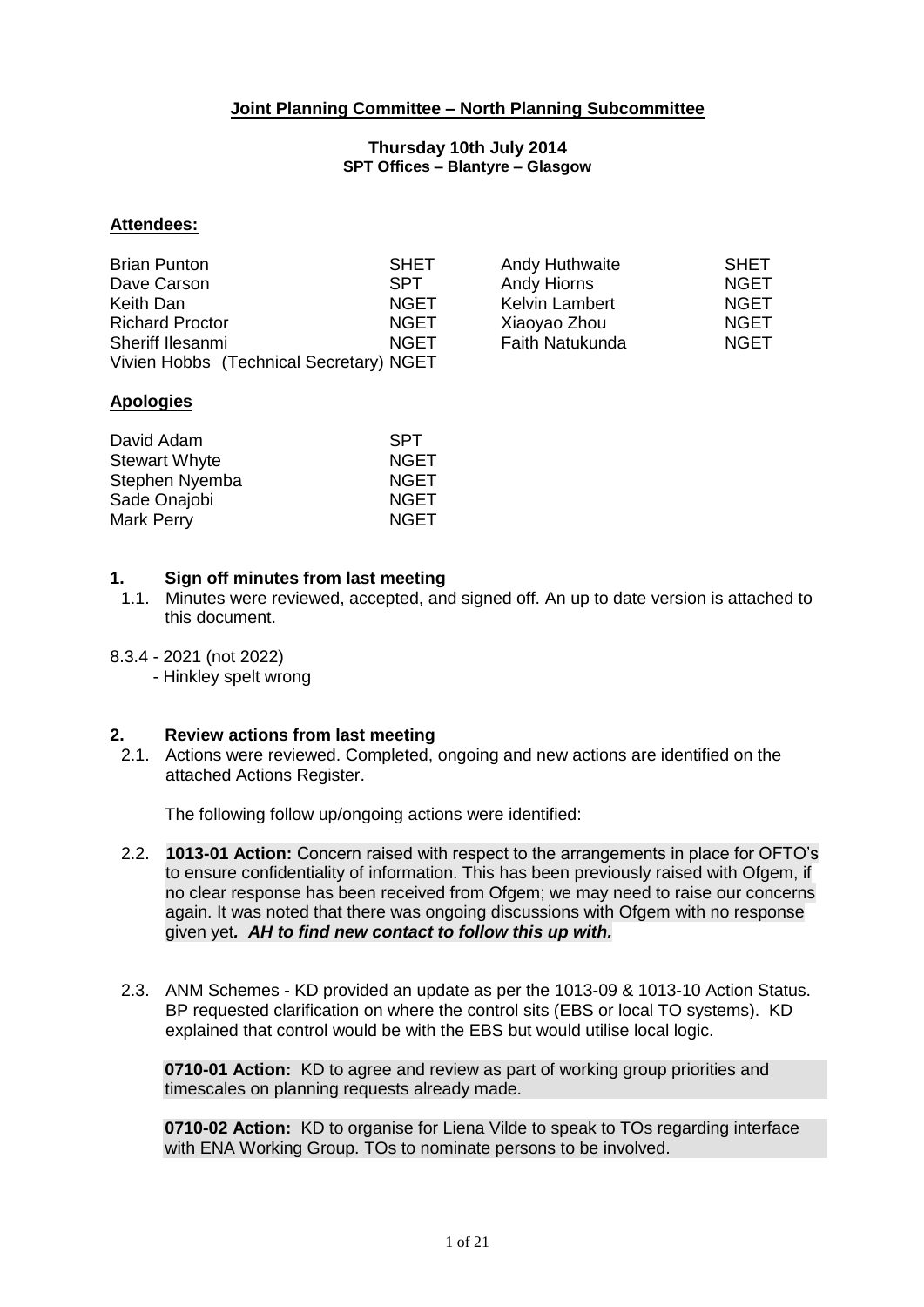- 2.4. 1013-12 Action ongoing
- 2.5. 1013-13 Action transferred to KD and subsequently closed (see Status)
- 2.6. 1013-16 Action transferred to KD and subsequently closed (see Status)
- 2.7. 1013-25 Briefing note prepared. KD requested feedback from the JPC so agreement can be made on how connections on sub-transmission voltages can be managed. BP suggested that a dotted line was missing from one of the diagrams and that the 33kV transmission busbar should be included.

**0710-03 Action:** KD to pull together a small working group to identify a range of solutions for consideration. DC to ask Transmission Ops and Distribution Ops colleagues to contribute.

- 2.8. 0114-07 Action ongoing
- 2.9. 0114-11 Action slightly re-worded and ongoing.
- 2.10. 0114-13 Guidance Note to be produced
- 2.11. 0114-18 passed to JCP-IP to review PLDs (STCP16-1)

#### 2.12. **Reporting from other Working Groups**

2.13. STC:

**0710-04 ACTION:** AH to establish a review on how to manage data exchange (ref: Closed action 0114-22)

#### 2.14. **Filing & Document Arrangements**

#### **0114-24 ACTION:** VH to investigate Livelink. *Ongoing*

#### **From Previous Minutes**

2.14.1. DA requested further information on the possible Denny SGT overload (Chapter 2 assessments against the contracted background). This should be captured within the connection offers.

## **0429-04 ACTION:** SPT & SHETL to review.

2.14.2. Kintyre Hunterston project documentation (TORI & PLDs) requires updating.

**0429-05 ACTION:** SPT & SHETL to review and update - progress quickly. Face to Face meeting required - decision making on conductor replacement is critical.

2.14.3. E&W connections within SPT Boundary of Influence. KD reported back that customer connections team have been advised to ensure any new applications received within the BoI are forwarded to SPT.

**0429-06 ACTION:** Action for Investment Planning Group – significant volumes of applications progressed each year – to give consideration to undertaking periodic joint stability study, based on ETYS ?

**0429-07 ACTION:** Action for Investment Planning Group - to review the programme of work.

2.14.4. TOCAs & templates.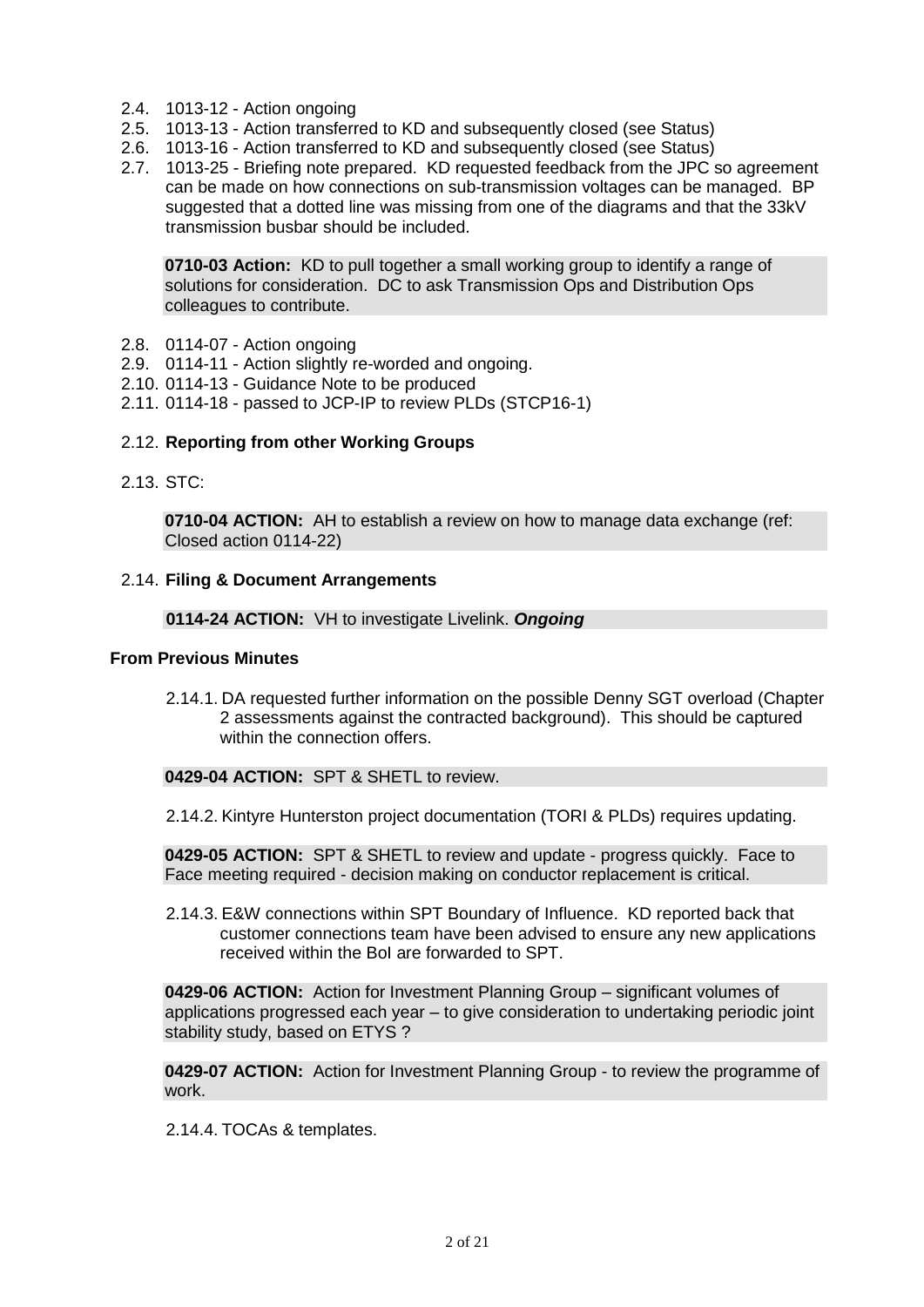**0429-11 ACTION:** KD to pick up issues with TOCAs and templates as part of Performance Excellence.

2.14.5. Security of Supply

What is the probability of transfers from England to Scotland being in the region of 3.8- 4.5 in future years - what can we do about or do to improve transfers? With no conventional generation in Scotland there are issues (depending on how extreme the assumptions are). Security to Scotland - are we comfortable 3.8GW transfer capability is a big enough number for winter going forward? Do we want Richard Proctor (RP) and the team to look at what we need to do to improve the load sharing?

What is the probability that transfers would exceed 3.8 in the winter period?

**0429-14 ACTION:** BA to circulate round a file note on Security of Supply - progress so far and key findings. **Re-assigned to RP**

#### 2.14.6. HVDC Network Performance

**0710-05 ACTION:** XZ to feedback following 2nd October Workshop comparing models used to study network performance in light of increasing HVDC links with greater interaction.

#### **3. JPC Subgroup reports**

**0710-06 ACTION:** With the exception of the weekly meeting subgroups to provide latest minutes from subgroups and pull out highlights to share with the JPC. **Subgroups**

#### 3.1. **Operational Assessment**

3.1.1. KD - reported back to the JPC as per the sub-group report

Discussion around outages, concerns raised regarding agreeing outages with conditions, ensuring there is knowledge of outages and practicality of cancelling outages dependant on degree of wind.

**0710-07 ACTION:** BP to review the flagging up of outages with conditions within SHET.

#### 3.2. **Offshore Coordination**

3.2.1. KL - reported back to the JPC as per the sub-group report

#### 3.3. **Project Coordination and Progress Review**

3.3.1. KD - reported back to the JPC as per the sub-group report

#### 3.4. **ETYS**

3.4.1. RP - reported back to the JPC as per the sub-group report

Discussion around short time period allowed for final review of the ETYS. Extra time has been built into the programme this year but it will still be tight and TOs will need to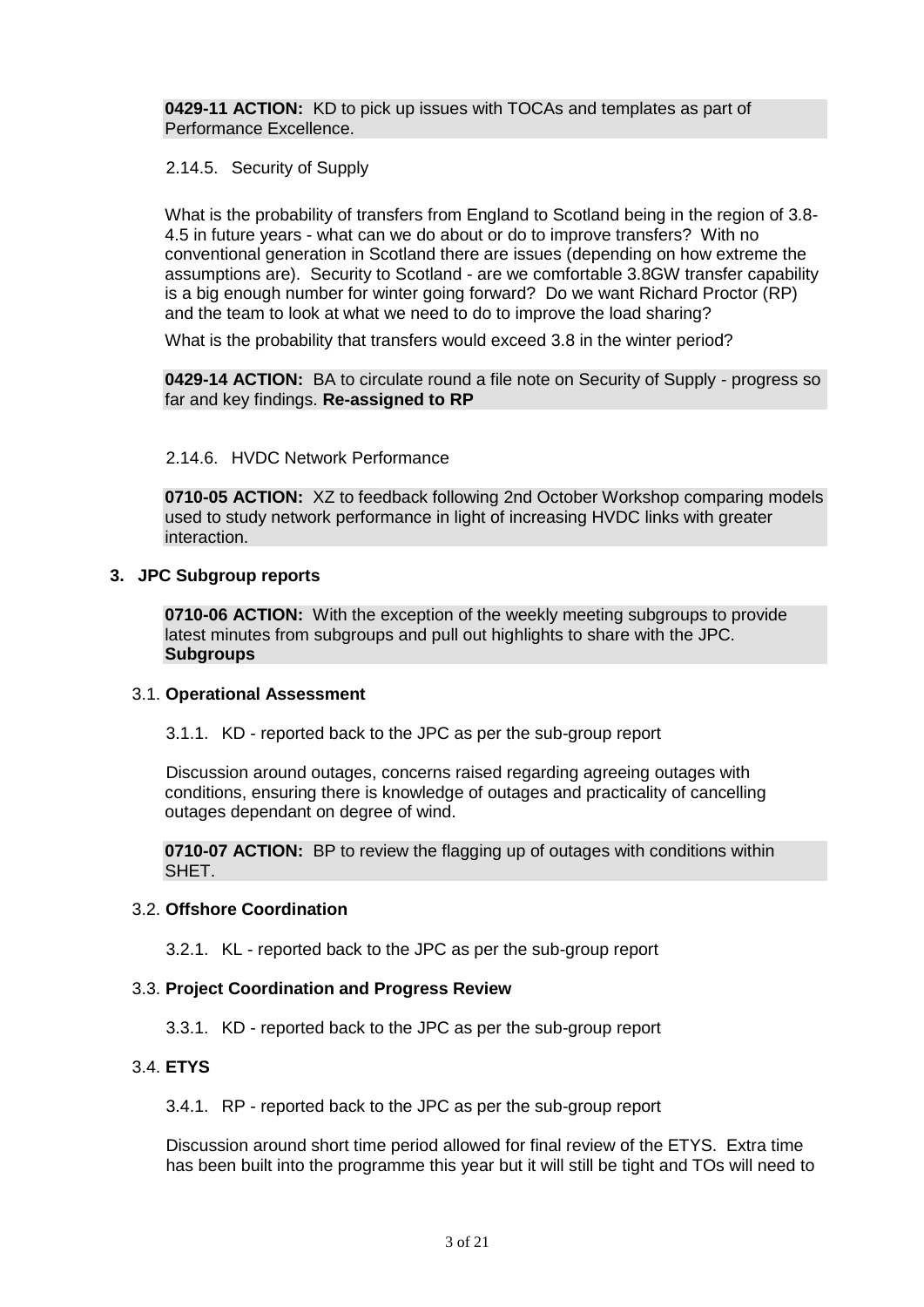ensure they have resource ready to review as soon as the ETYS becomes available for comment.

**0710-08 ACTION:** AH/RP to set up a workshop on NDP with SHET & SPT. BP and DC to nominate attendees.

#### 3.5. **Investment Planning**

3.5.1. AH -reported back to the JPC as per the sub-group report.

Discussion around supporting SHET with DigSilent

#### 3.6. **Modelling**

3.6.1. XZ - reported back to the JPC as per the sub-group report.

**0710-09 ACTION:** All parties to action - where errors are identified or concerns, they are feedback in a constructive timely way.

**0710-10 ACTION:** XZ to create an action log to identify issues and resolutions to be included in minutes and modelling team to address creating a process for ease of feedback.

## **4. National Grid Re-organisation (Performance Excellence)**

Paramjit Shire gave a presentation on Performance Excellence to the JPC to give them an overview of the process and the steps the SNPT team have been following with regards to the 3 month connection process.

PS invited the TOs to attend a workshop to assess the current process and identify areas of improvements and work towards a collective agreement on how to move forward and agree monitoring KPIs to continuously improve the process together.

**0710-11 ACTION:** KD/PS to set up a workshop in Scotland with TO reps.

## **5. Peterhead**

Discussion around Peterhead offer - BP requested clarification over what kind of assumptions they should be making as the offer date is likely to be much later than the date requested. Consideration was given to making a stepped offer or give staged access based on conditions.

**0710-12 ACTION:** AH to ask Karan to run a some quick studies on baseload against current scenarios

#### **6. Strategic Wider Works**

6.1. **SHET - AHu**

**Caithness - Moray** at final Needs Case Determination today **Blackhillock - Knocknagael** - platform work has started **Beauly - Mossford** - consultation out on the licence modification (closed 4th July)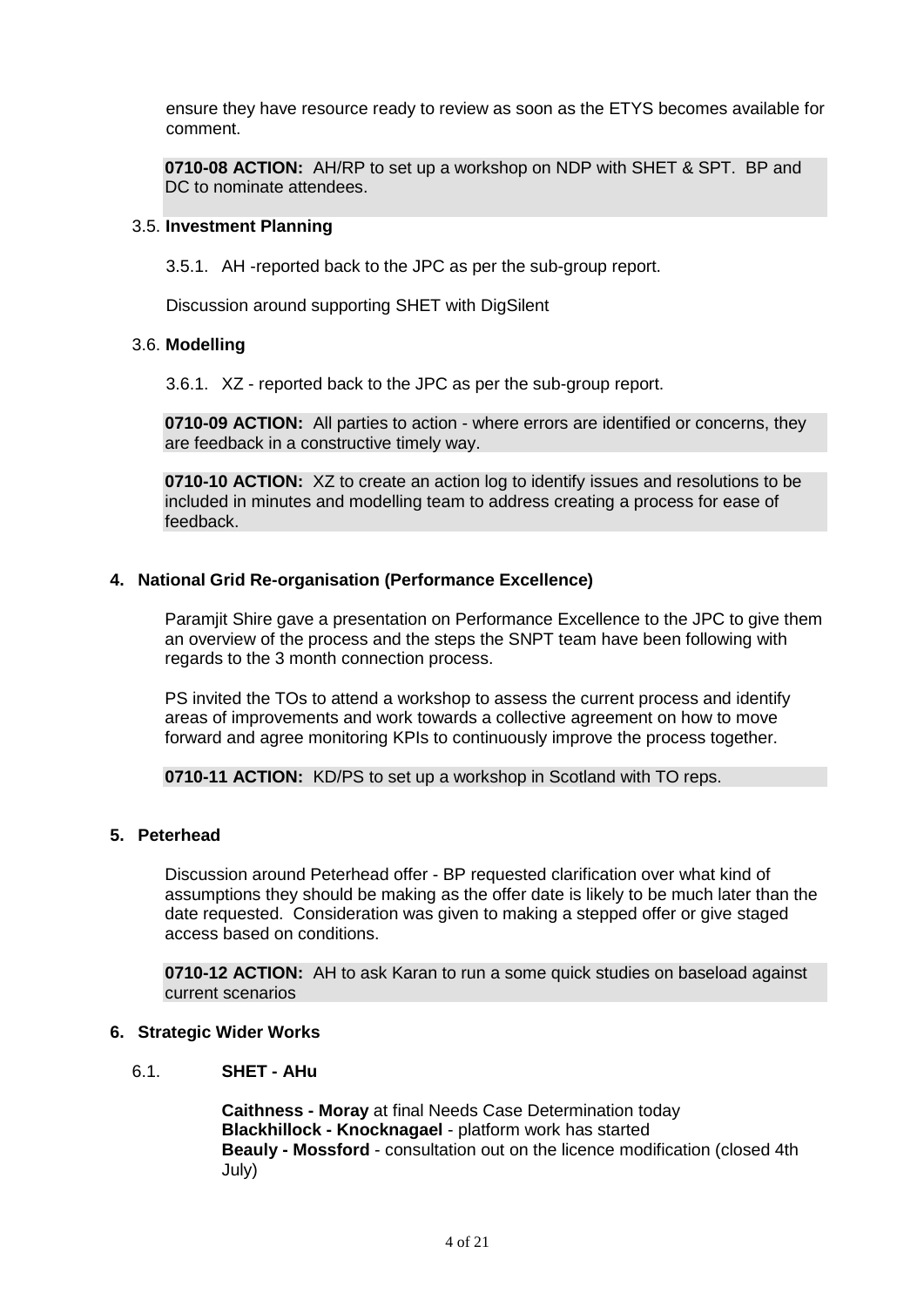**East Coast** - working jointly on development with SP, CBA works needs to be concluded to support latest position

**Islands Delivery Forum** established - co-chaired by Ed Davey & Fergus Ewing. The Forum is looking at what action needs to be taken to get the Islands connected to the Grid. SP have created an Action Plan to create credible needs cases.

**Western Isles** - Generation uncertainty. GDF (Beinn Mhor) recently terminated. Current delivery plan for 2019 but unlikely to meet this. **Orkney** - Consultation on a range of options - too much generation for the existing distribution network. Lots of Onshore Wind interest. **Shetland** - plan still to deliver for 2019.

#### 6.2. **SPT - DC**

**Inverkip substation** is being decommissioned which is causing some difficulties.

**South West** - trying to establish a staged project which will go from Harker into the South West, combination of 400/275kV, doing works around Kilmarnock South, with the end objective of joining it all up and having a 3rd 400kV interconnector from Kilmarnock South down to Harker. Discussion around the needs case.

#### 6.3. **National Grid** - **AH**

**Hinkley Point** - the only one we're really progressing, new line from Hinkley to Seabank. Scheduled for around 2021.

**Pembroke - Wylfa DC Link** - Scheduled for mid-2020s.

#### **7. Joint Projects**

- 7.1. **East Coast** moving forward
- 7.2. **Beauly - Denny** SHET on schedule to complete this year
- 7.3. **Kintyre- Hunterston** there were some issues but these are being resolved
- 7.4. **Western HVDC Link**  on schedule

#### **8. Working Groups**

8.1. **ENSG** - Andy Huthwaite gave an overview from the last ENSG Meeting:

Review of the Work Programme which sets out the topics that the ENSG want to cover during their meetings - i.e. system operability framework; TO updates, offshore interconnection.

Grid Investment Process - what enables or blocks deployment of infrastructure.

8.2. **SQSS** - Dave Carson gave an overview from the last SQSS Meeting:

GSR10 - Onshore Generation Connection Access still ongoing.

Observation about a requirement for benchmarking between SQSS and CBA - SQSS is justifying reinforcements and the CBA isn't. We seem to be getting further away from the SQSS being a proxy to an economic investment.

8.3. **STC** - Andy Hiorns gave an overview from the last STC Meeting: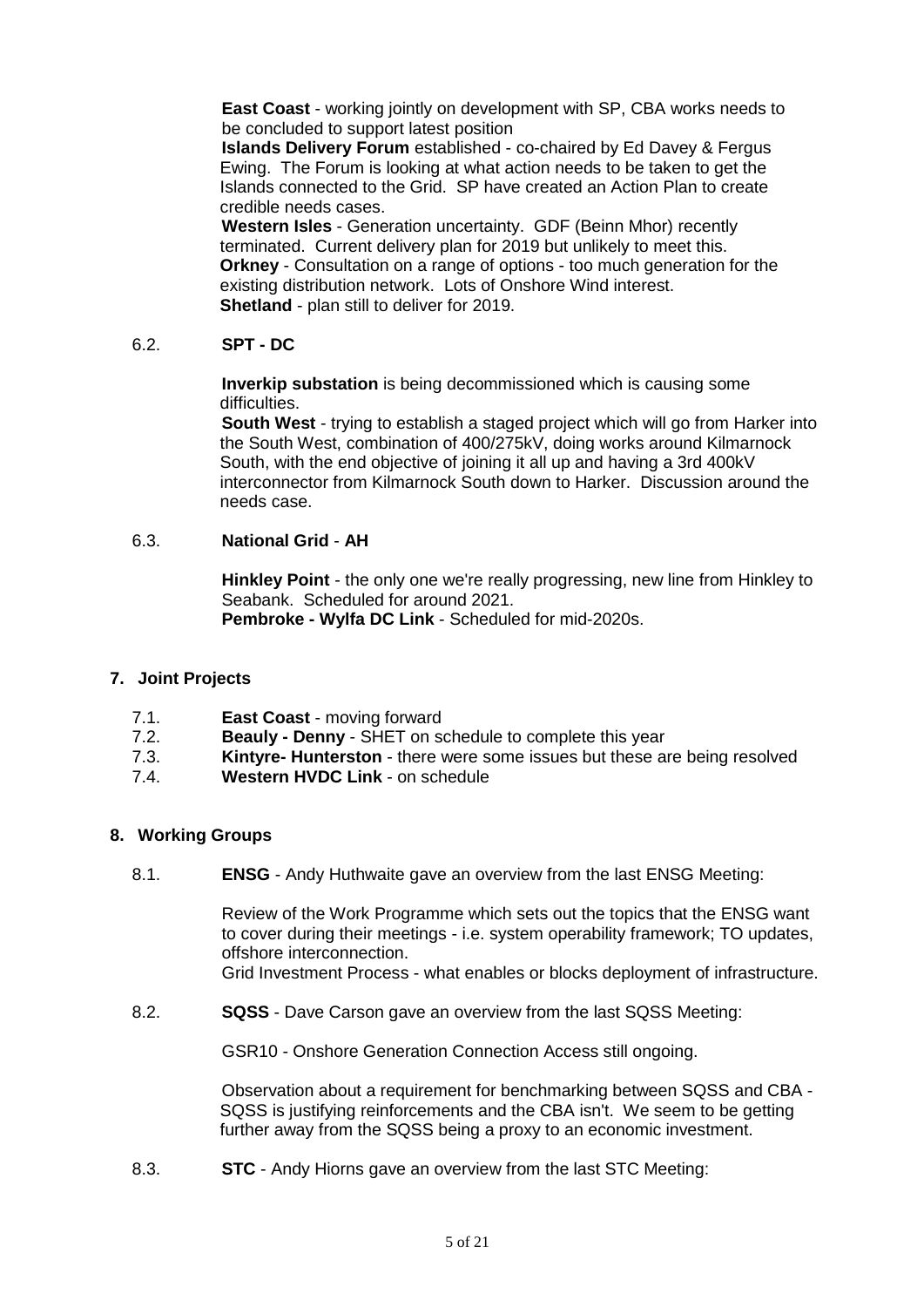Still going through STCPs Full review of the Commissioning Process

8.4. **ENTSOE** - Andy Hiorns gave an overview from the last ENTSOE Meeting:

Codes now moving forward through commentology following a legal decision that codes that talk about changes now being called Guidelines.

**HVDC Code** - going into commentology

**2014 TOINDP** - drafted

**2016 TOINDP** - work commenced

## **9. AOB**

- 9.1. **Longannet Intertrip**  KD spoke to Power Station about the Intertrip kit that SPG were talking about refurbishing. They require a steer on if it's going to be closed down so they can make a judgement on whether to do the refurbishment work.
- 9.2. **Auchencrosh Reconductoring** KD's team has been asked to look at a 34 week outage in 2016, which shuts down the Moyle link and 523.4MW of Wind. Discussion around temporary towers or splitting project into 2 parts to keep some generation on, although consensus of opinion is that taking the straight outage would benefit the GB consumer.

## 9.3. **Iceland connection** - Progressing well.

## **10. Dates of next meetings**

- *10.1. 22 October 2014, Warwick (tbc)*
- 10.2. 27th January 2015 Scotland, Newbridge
- 10.3. 14th April 2015, Scotland, Blantyre
- 10.4. July 2015, Warwick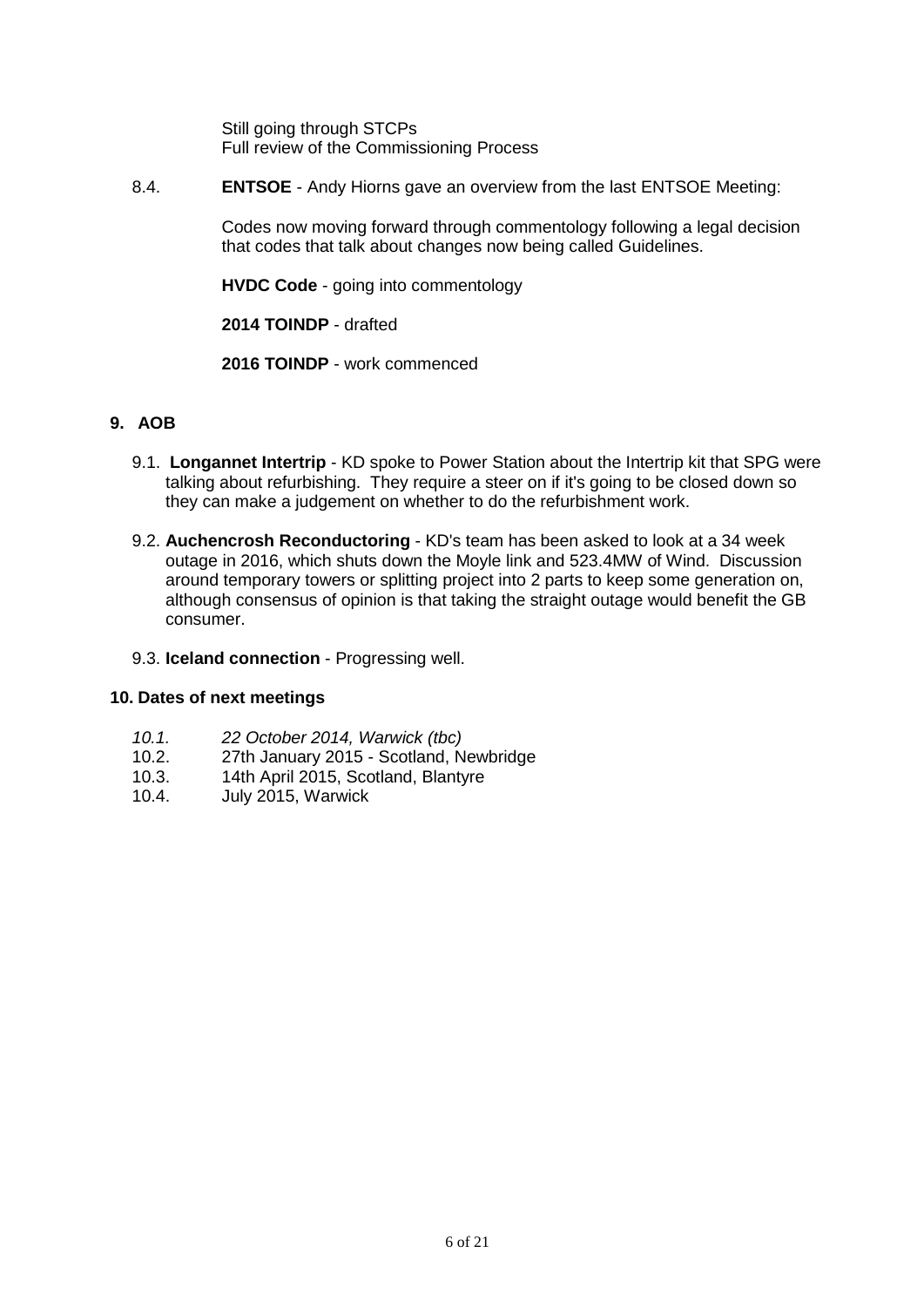## 10.5. **List of Actions**

## **Ongoing**

| <b>Actions</b><br><b>Ref</b> | <b>Action</b>                                                                                                                                                                                                                                                                                                                      | <b>Action by</b> | <b>Action Due</b>  | <b>Status</b>                             |
|------------------------------|------------------------------------------------------------------------------------------------------------------------------------------------------------------------------------------------------------------------------------------------------------------------------------------------------------------------------------|------------------|--------------------|-------------------------------------------|
| 1013-01                      | Concern raised with respect to the arrangements in<br>place for OFTOs to ensure confidentiality of<br>information. This has been previously raised with<br>Ofgem, if no clear response has been received from<br>Ofgem; we may need to raise our concerns again. It<br>was noted that there was ongoing discussions with<br>Ofgem. | AH               | by next<br>meeting |                                           |
| 1013-12                      | SPT to confirm whether Strathaven/Harker works<br>are still required with the change of the generation<br>background.                                                                                                                                                                                                              | <b>DA</b>        |                    |                                           |
| 0114-07                      | Provide an update on the progress of non load-<br>related PLDs                                                                                                                                                                                                                                                                     | <b>MP</b>        |                    |                                           |
| 0114-11                      | AH to put an ENSG paper together on non-firm<br>access                                                                                                                                                                                                                                                                             | AH               |                    |                                           |
| 0114-24                      | VH to investigate Livelink and Huddle                                                                                                                                                                                                                                                                                              | <b>VH</b>        |                    | ongoing - requested LL a/c - not appeared |
| 0429-04                      | SPT & SHETL to review. (Denny SGT Overload)                                                                                                                                                                                                                                                                                        | DA/BP            |                    |                                           |
| 0429-05                      | SPT & SHETL to review and update. (TORI & PLD<br>updates for Kintyre-Hunterston)                                                                                                                                                                                                                                                   | DA/BP            |                    |                                           |
| 0429-06                      | Action for Investment Planning Group - on reflection<br>we get a number of applications - in ETYS should<br>we periodically do a joint stability study.                                                                                                                                                                            | <b>SW</b>        |                    |                                           |
| 0429-07                      | Action for Investment Planning Group - to review the                                                                                                                                                                                                                                                                               | <b>SW</b>        |                    |                                           |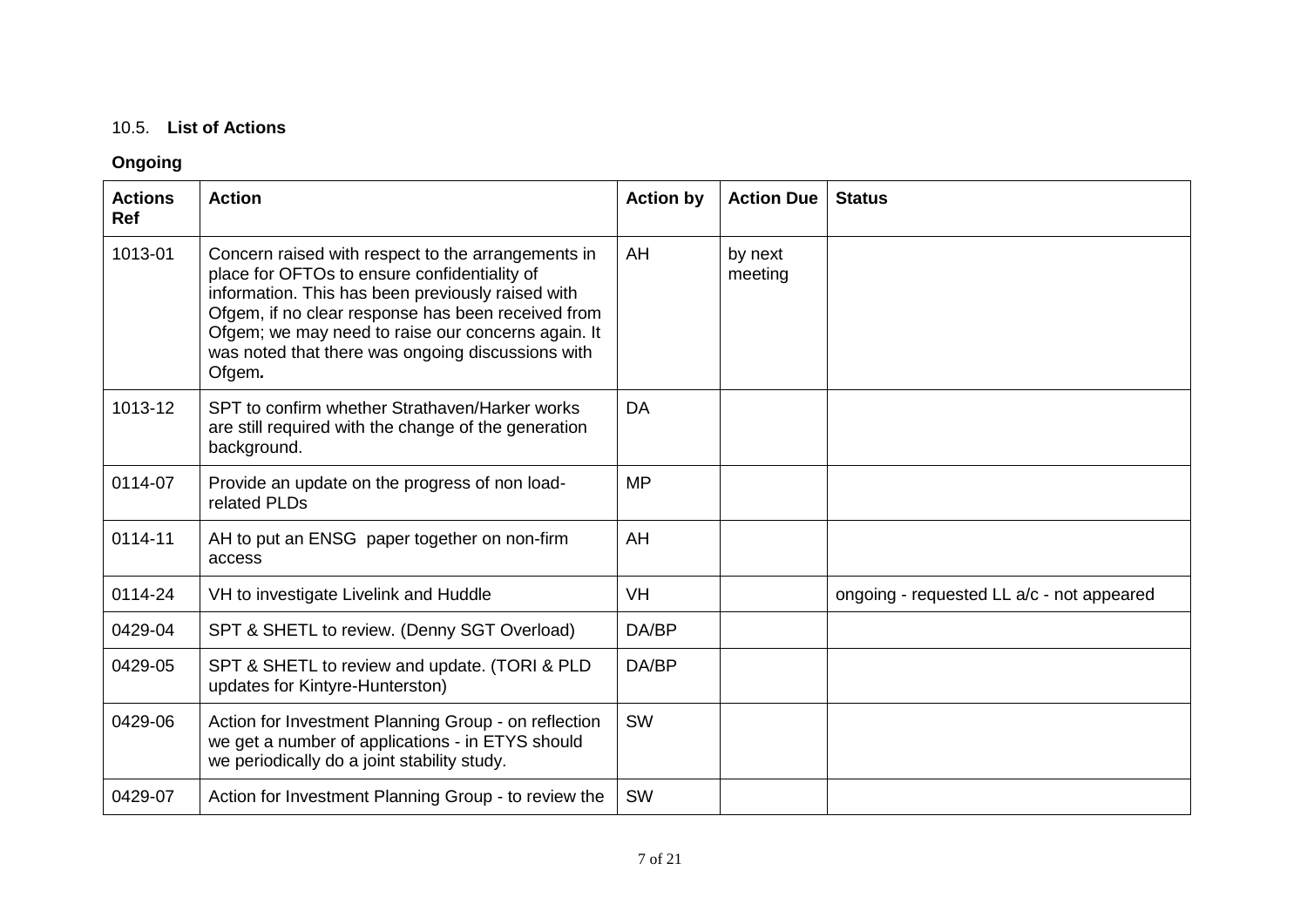|         | programme of work.                                                                                                   |           |         |                                                                                                                                                                                                                                                                                                                                                                                                                                                                                                                 |
|---------|----------------------------------------------------------------------------------------------------------------------|-----------|---------|-----------------------------------------------------------------------------------------------------------------------------------------------------------------------------------------------------------------------------------------------------------------------------------------------------------------------------------------------------------------------------------------------------------------------------------------------------------------------------------------------------------------|
| 0429-11 | KD to pick up issues with TOCAs and templates as<br>part of Performance Excellence.                                  | <b>KD</b> | Oct '14 | Initiative to be led initially be Ben Obiri-<br>Bonney validating latest template versions<br>with the TOs                                                                                                                                                                                                                                                                                                                                                                                                      |
| 0429-14 | BA to circulate round a file note on Security of<br>Supply - progress so far and key findings. Re-<br>assigned to RP | <b>RP</b> |         | What is the probability of being in the region<br>of (3.8-4.5) - what can we do about or do to<br>improve transfers? With no generation in<br>Scotland there are issues (depending on how<br>extreme the assumptions are). Security to<br>Scotland - are we comfortable 3.8 is a big<br>enough number for Winter going forward?<br>Do we want RP and the team to look at what<br>we need to do to improve the load sharing?<br>What is the probability that transfers would<br>exceed 3.8 in the Winter period? |

## **New**

| 0710-01 | KD to agree and review as part of working group<br>priorities and timescales on planning requests<br>already made.                                                               | <b>KD</b>                       | by next<br>meeting |  |
|---------|----------------------------------------------------------------------------------------------------------------------------------------------------------------------------------|---------------------------------|--------------------|--|
| 0710-02 | KD to organise for Liena Vilde to speak to TOs<br>regarding interface with ENA Working Group. TOs<br>to nominate persons to be involved.                                         | <b>KD/LV</b><br>TO <sub>s</sub> | by next<br>meeting |  |
| 0710-03 | KD to pull together a small working group to identify<br>a range of solutions for consideration. DC to ask<br>Transmission Ops and Distribution Ops colleagues<br>to contribute. | KD/DC                           | by next<br>meeting |  |
| 0710-04 | AH to establish a review on how to manage data<br>exchange (ref: Closed action 0114-22)                                                                                          | AH                              | by next<br>meeting |  |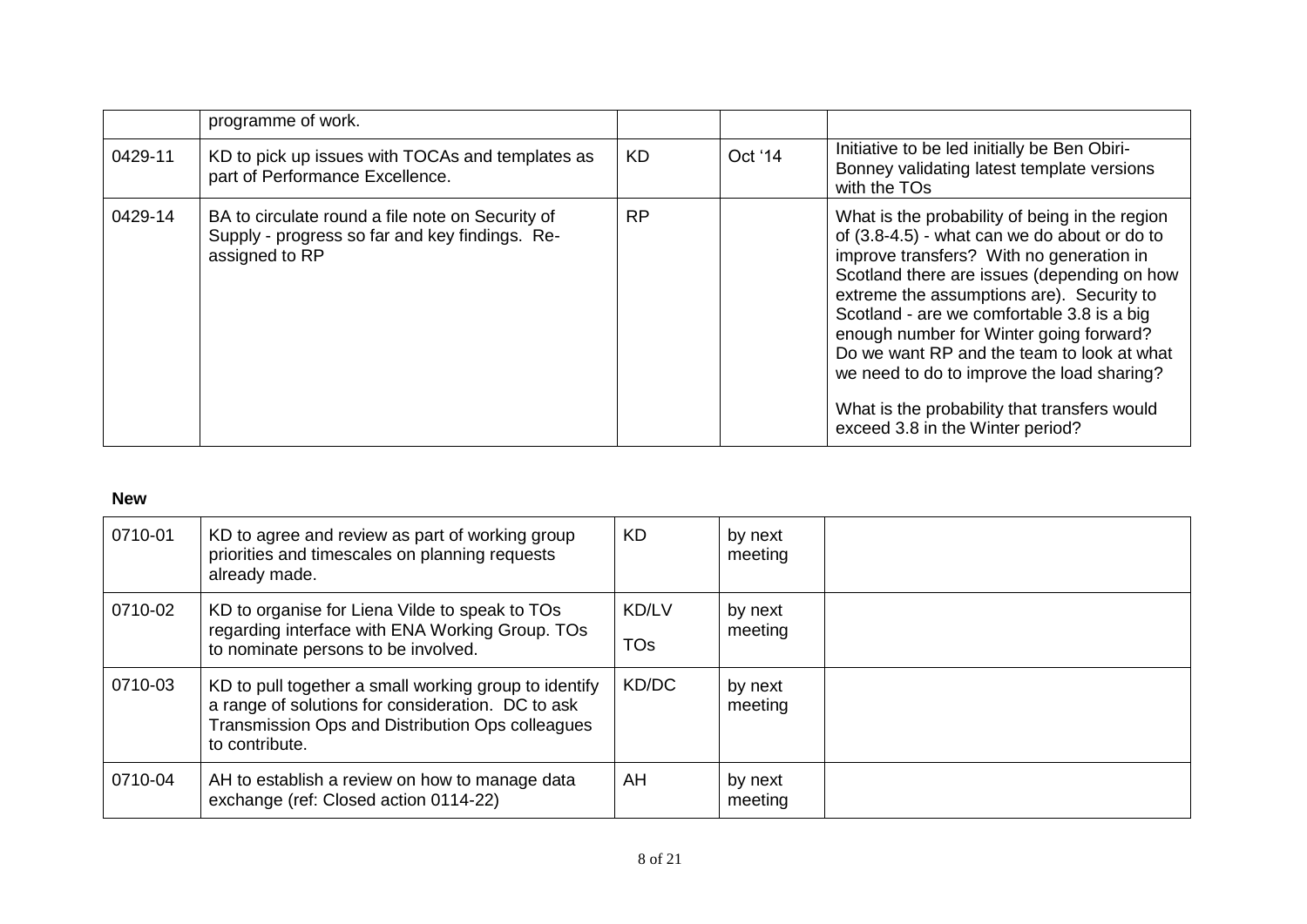| 0710-05 | XZ to feedback following 2nd October Workshop<br>comparing models used to study network<br>performance in light of increasing HVDC links with<br>greater interaction.   | XZ           | by next<br>meeting |                                                                  |
|---------|-------------------------------------------------------------------------------------------------------------------------------------------------------------------------|--------------|--------------------|------------------------------------------------------------------|
| 0710-06 | With the exception of the weekly meeting subgroups<br>to provide latest minutes from subgroups and pull<br>out highlights to share with the JPC.                        | Subgroups    | by next<br>meeting |                                                                  |
| 0710-07 | BP to review the flagging up of outages with<br>conditions within SHET.                                                                                                 | <b>BP</b>    | by next<br>meeting |                                                                  |
| 0710-08 | AH/RP to set up a days workshop on NDP with<br>SHET & SPT. BP and DC to nominate attendees.                                                                             | AH           | by next<br>meeting |                                                                  |
| 0710-09 | Modelling: All parties to action - where errors are<br>identified or concerns, they are feedback in a<br>constructive timely way.                                       | All parties  | by next<br>meeting |                                                                  |
| 0710-10 | XZ to create an action log to identify issues and<br>resolutions to be included in minutes and Modelling<br>team to address creating a process for ease of<br>feedback. | XZ           | by next<br>meeting |                                                                  |
| 0710-11 | Performance Excellence: KD/PS to set up a<br>workshop in Scotland with TO reps.                                                                                         | <b>KD/PS</b> | by next<br>meeting | Complete - positive meeting and follow up<br>booked for October. |
| 0710-12 | Peterhead: AH to ask Karan to run a some quick<br>studies on base load against current scenarios                                                                        | AH           | by next<br>meeting |                                                                  |

# **Completed**

| 1013-02 | I'might be because' from last sentence of<br>remove | <b>KL/SN</b> |  |
|---------|-----------------------------------------------------|--------------|--|
|         | Impacts                                             |              |  |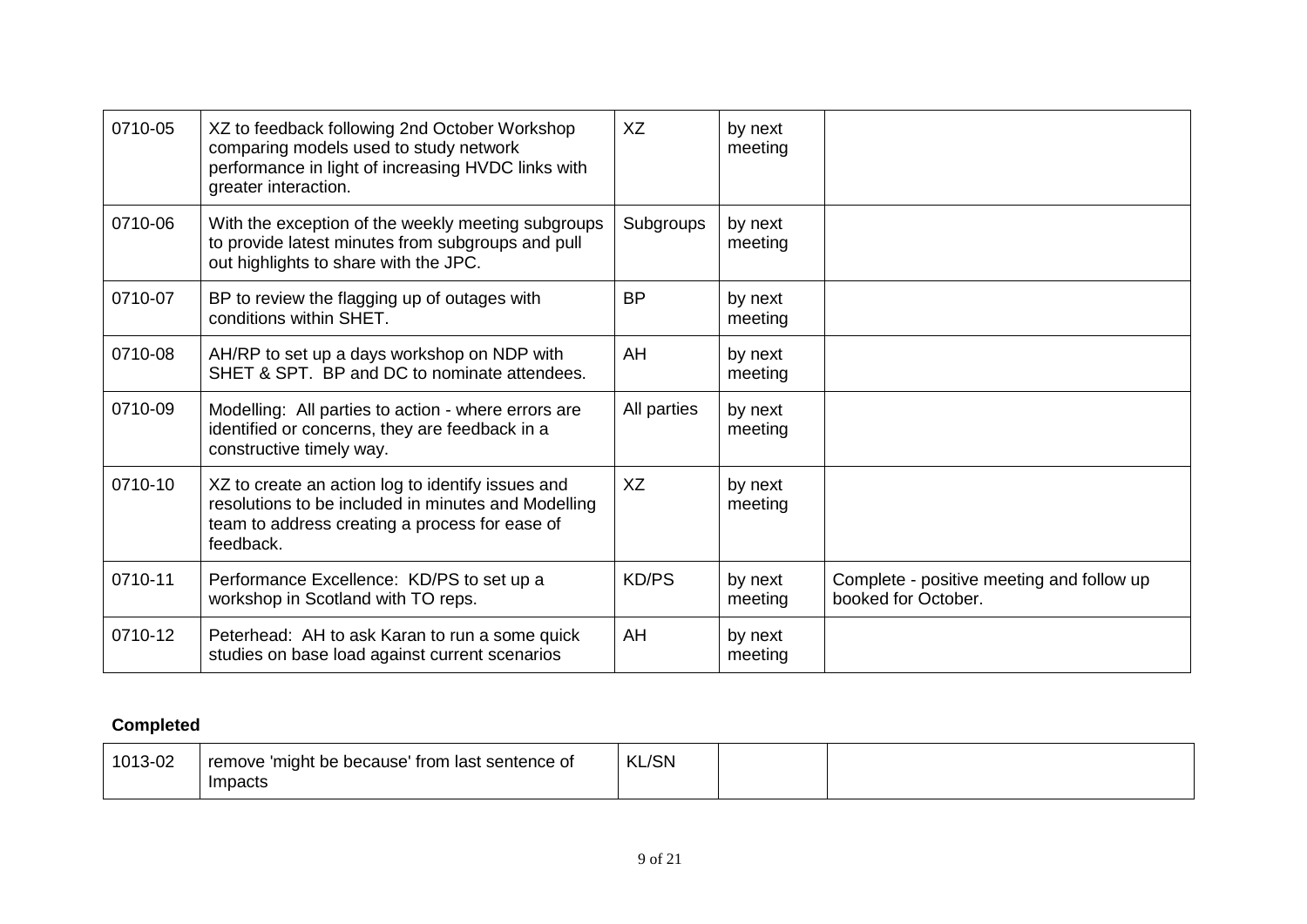| 1013-03 | Make a view on whether the OA subgroup should<br>cover all years apart from current year or not.                                                                                                                                    | <b>KL/SN</b> |          |                                                                                                                                                                                                                                                                          |
|---------|-------------------------------------------------------------------------------------------------------------------------------------------------------------------------------------------------------------------------------------|--------------|----------|--------------------------------------------------------------------------------------------------------------------------------------------------------------------------------------------------------------------------------------------------------------------------|
|         | Decision made.                                                                                                                                                                                                                      |              |          |                                                                                                                                                                                                                                                                          |
| 1013-04 | KL to liaise with GW and SM to decide if STCP 11.1<br>and STCP 16.1 are better kept separate or not.                                                                                                                                | <b>KL/SN</b> |          |                                                                                                                                                                                                                                                                          |
| 1013-05 | NGET to clarify what outage information in PLDs are<br>used for and what data are required to be included in<br>a PLD to facilitate the job of outage planners.                                                                     | SN           |          |                                                                                                                                                                                                                                                                          |
|         | <b>Outages include reference to PLDs</b>                                                                                                                                                                                            |              |          |                                                                                                                                                                                                                                                                          |
| 1013-06 | NGET to clarify if any additional information are<br>required by the Modelling Subgroup                                                                                                                                             | <b>XZ</b>    |          |                                                                                                                                                                                                                                                                          |
| 1013-07 | NGET confirm that no application had been<br>received, but we had been requested to undertake a<br>joint study to determine optimum landing point.<br>Recommend JPC to sign off ToR and study<br>results and ensure joint planning. | AH           |          |                                                                                                                                                                                                                                                                          |
| 1013-08 | NGET to provide information on Dynamic Line<br>Ratings                                                                                                                                                                              | AH           |          |                                                                                                                                                                                                                                                                          |
|         | ETYS includes DLR. New actions see below.                                                                                                                                                                                           |              |          |                                                                                                                                                                                                                                                                          |
| 1013-09 | NGET to provide any requirements on the ANM<br>scheme urgently. BA to write a note to the JPC on<br>lessons learnt and recommendations for future<br>schemes and includes background info. Action<br>reassigned to Sade Onajobi     | <b>SO</b>    | June '14 | The SO continues to support the introduction<br>of ANM schemes and is proposing the<br>introduction of an STCP to define the process<br>of their design and management. Should a<br>working group be convened it is hoped that<br>an STCP could be issued early in 2015. |
| 1013-10 | NGET to clarify the main application of the wider<br>system ANM scheme. KD to report back with<br>priorities and agree a timetable                                                                                                  | <b>KD</b>    | June '14 | It is anticipated that ANM schemes will<br>interface with the SO's future Energy                                                                                                                                                                                         |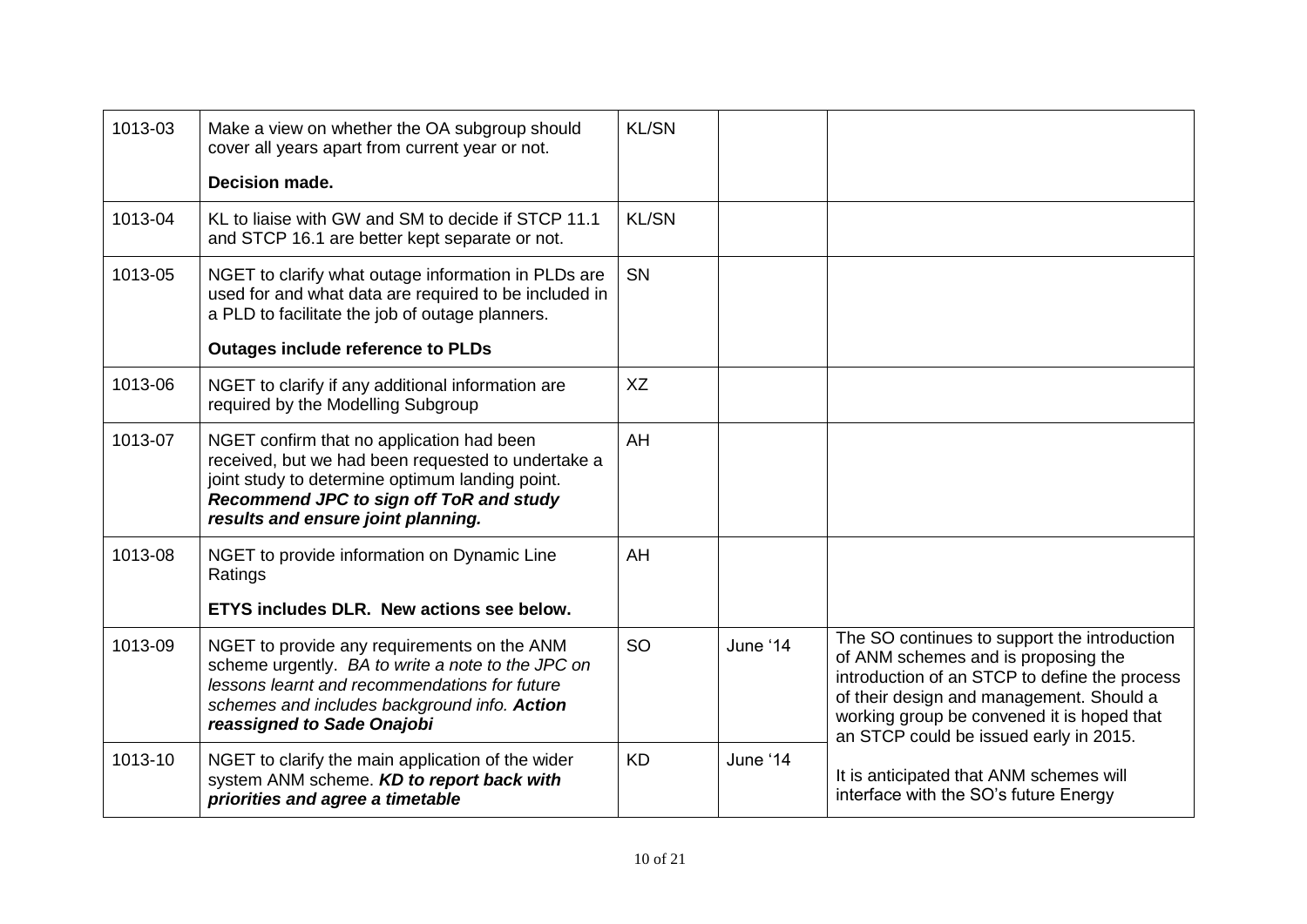|  | Balancing System (EBS) due in service in<br>early 2015, which will perform a security<br>constrained despatch of generation in the<br>Balancing Market but also could perform an<br>Automatic Generation Control (AGC) function.<br>The rules used to constrain generation would<br>need to be carefully considered depending<br>upon their status e.g. small distribution<br>connected, BELLA, BEGA and finally BCA<br>holders not in the previous categories.                                                                                                                                                    |
|--|--------------------------------------------------------------------------------------------------------------------------------------------------------------------------------------------------------------------------------------------------------------------------------------------------------------------------------------------------------------------------------------------------------------------------------------------------------------------------------------------------------------------------------------------------------------------------------------------------------------------|
|  | The STCP would ensure that any algorithm<br>forming a part of the ANM scheme, although<br>TO owned, would discharge the obligations of<br>the SO to NGET's satisfaction. The need for<br>duplication of signals and the definition of<br>acceptable fall-back modes of operation<br>would also be defined such that any claim for<br>compensation subsequent to any mal-<br>operation could be dealt with fairly and<br>efficiently.                                                                                                                                                                               |
|  | Should it not be possible for an ANM scheme<br>to be delivered to NGET's requirements as<br>SO, or correspond with the commissioning of<br>a generator, then it is proposed that inter-<br>tripping would be recommended and that this<br>should be suggested to all relevant<br>developers at an early stage such that this<br>functionality becomes an integral part of their<br>development and thus not funded by the SO<br>or TO, as this would enhance that developer's<br>prospect of access to the Transmission<br>System. Thus communication and SCADA<br>facilities would be available as a reversionary |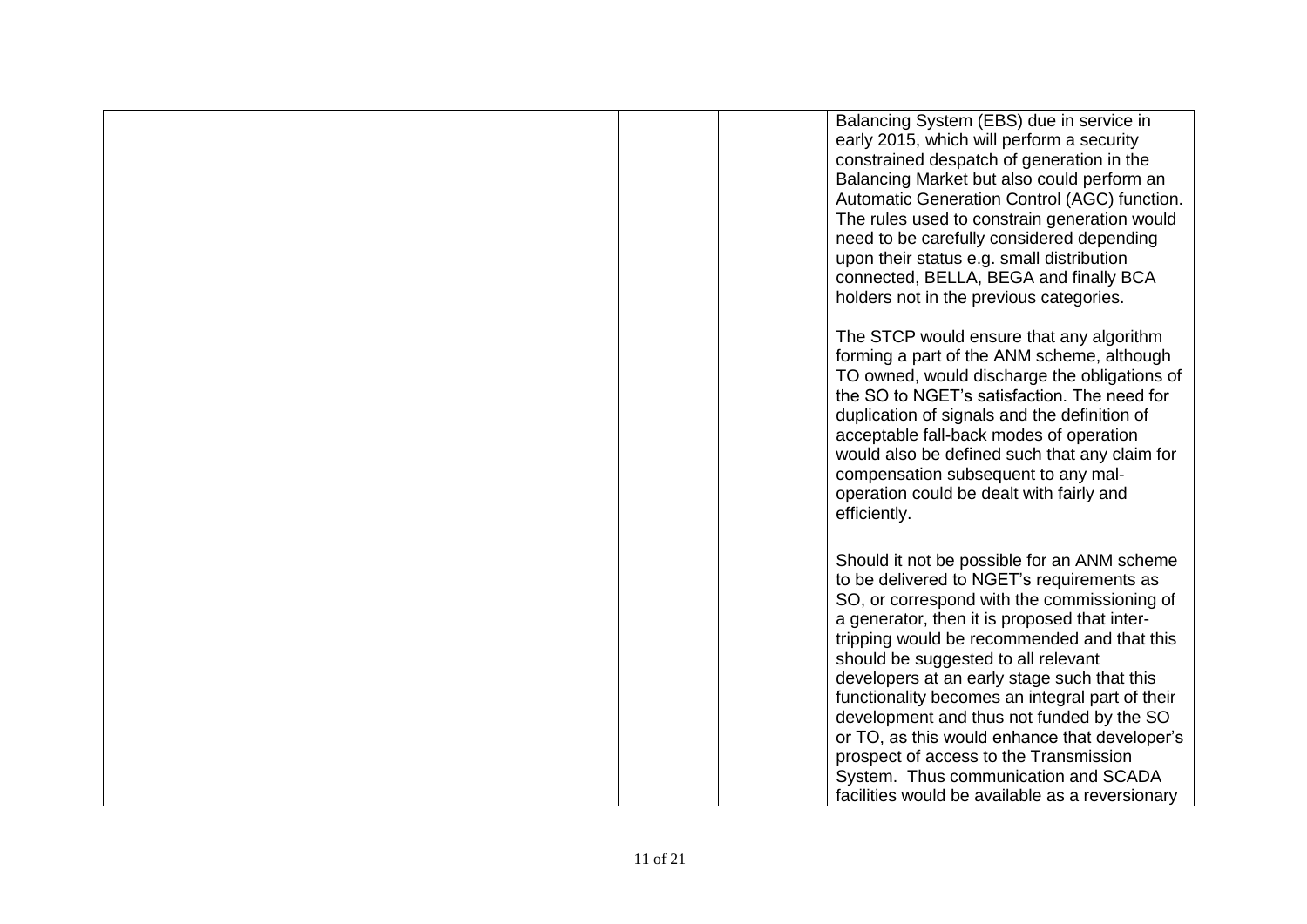|         |                                                                                                                   |           |          | solution.                                                                                                                                                                                                                                                                                                                                                                                                                                                                                                                                                                                                                                                                                                                                                                                                                                                                                                                                                                                                                                                                                                                                                                                                                                               |
|---------|-------------------------------------------------------------------------------------------------------------------|-----------|----------|---------------------------------------------------------------------------------------------------------------------------------------------------------------------------------------------------------------------------------------------------------------------------------------------------------------------------------------------------------------------------------------------------------------------------------------------------------------------------------------------------------------------------------------------------------------------------------------------------------------------------------------------------------------------------------------------------------------------------------------------------------------------------------------------------------------------------------------------------------------------------------------------------------------------------------------------------------------------------------------------------------------------------------------------------------------------------------------------------------------------------------------------------------------------------------------------------------------------------------------------------------|
| 1013-11 | NGET to initiate discussions with SPT in relation to<br>the Kilgallioch ANM scheme and other similar<br>schemes   | <b>BA</b> |          |                                                                                                                                                                                                                                                                                                                                                                                                                                                                                                                                                                                                                                                                                                                                                                                                                                                                                                                                                                                                                                                                                                                                                                                                                                                         |
| 1013-13 | NGET to confirm the status of the Chapelcross<br>planning request Require a point of contact -<br>acknowledgement | <b>KD</b> | June '14 | Scope of works:-<br>Protection at Harker 132kV will be replaced to<br>be made compatible with SPT proposed<br>changed. A P443 relay module to upgrade<br>existing protection shall be designed,<br>supplied, installed and commissioned at the<br>Harker 132kV substation for the Harker-<br>Chapelcross 132kV circuit. The protection will<br>include (but is not limited to) the following<br>functions:<br><b>Feeder Protection Main</b><br>Integral Inter-trip to Main Feeder Protections<br>The new feeder protection will be integrated<br>with existing DAR, Overcurrent, O/L Alarm<br>and Trip, Overload Delay Timer Relay 1&2,<br>Synchronising and TR Reset Timer.<br>There was debate between NG and SPT<br>about the responsibility of the cross-site fibre<br>works. SPT is expecting NG to carry out<br>works to connect into the 400kV substation<br>and NGET is only expecting to provide the<br>fibre connection from relays to the SPT<br>comms panel in the 132kV telecoms room<br>believing SPT would match same point of<br>service as existing (132kV). SPT have noted<br>that the termination point for multiplexed<br>services is at the 400kV. This is yet to be<br>confirmed.<br>The outages be moved to $12/10/15 - 9/11/15$ |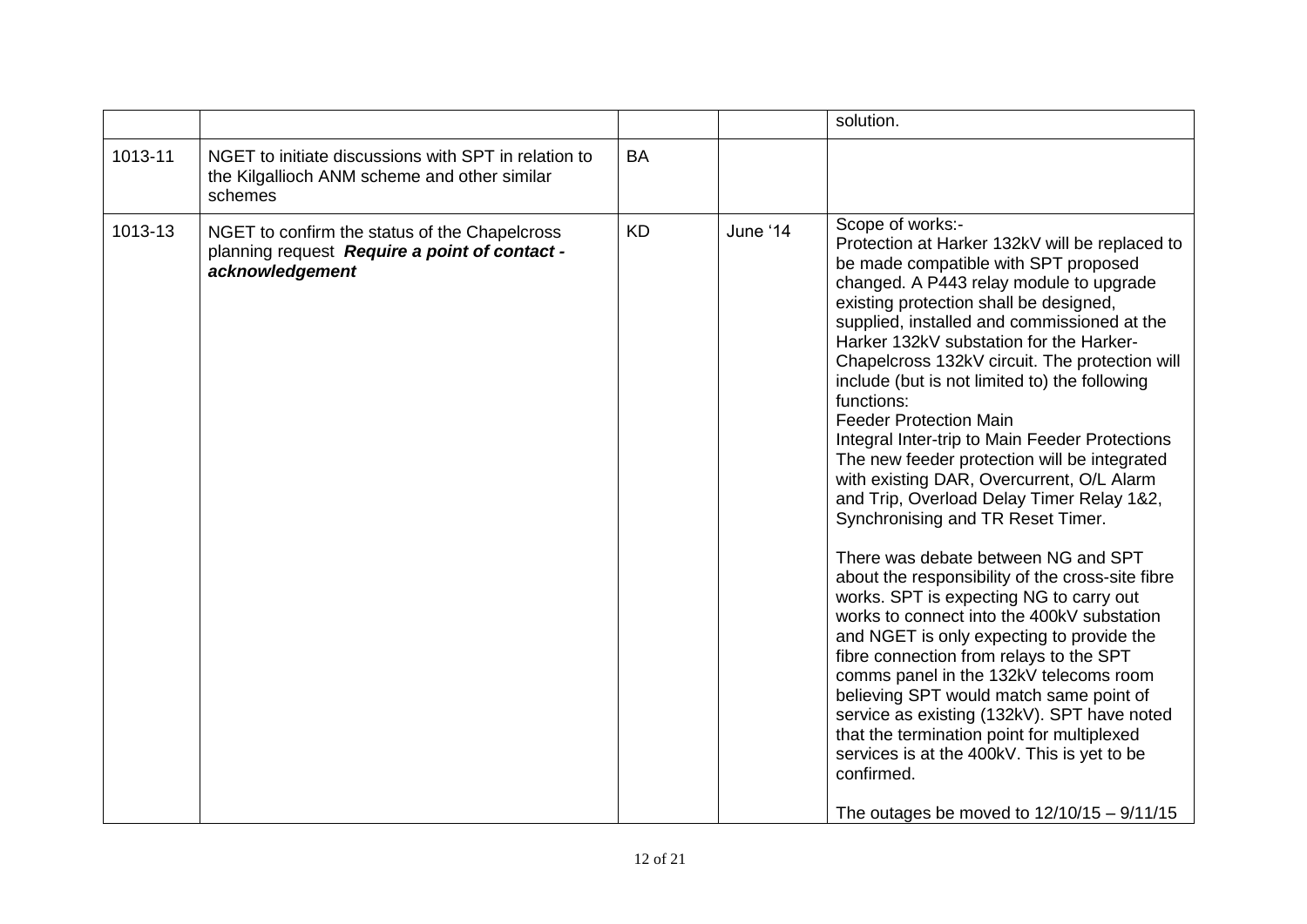|         |                                                                                                                                                                                           |           |          | as advised by SPT.                                                                                                                                                                                                                                                                                                                                                                                                                                                |
|---------|-------------------------------------------------------------------------------------------------------------------------------------------------------------------------------------------|-----------|----------|-------------------------------------------------------------------------------------------------------------------------------------------------------------------------------------------------------------------------------------------------------------------------------------------------------------------------------------------------------------------------------------------------------------------------------------------------------------------|
| 1013-14 | NGET to liaise with SHET to decide on the scope of<br>works required under the Longanet Inter-trip<br>planning request. Provide any justification that we<br>see for the upgrade          | KD/BP     | June '14 | First teleconference was held on 20 June<br>2014, the next is planned for mid-July when<br>SPT expect to have some initial programme<br>information.                                                                                                                                                                                                                                                                                                              |
| 1013-15 | NGET to update the Construction Planning<br>Assumptions as soon as practicable.                                                                                                           | <b>VH</b> |          |                                                                                                                                                                                                                                                                                                                                                                                                                                                                   |
|         | Short Term - current CPAs being updated from<br><b>July 2013</b>                                                                                                                          |           |          |                                                                                                                                                                                                                                                                                                                                                                                                                                                                   |
|         | Longer Term - looking to change how<br>information is accessed via the TEC Register by<br>Scottish TOs by means of a change to the STCP<br>and provision of useful guidelines on ranking. |           |          |                                                                                                                                                                                                                                                                                                                                                                                                                                                                   |
| 1013-16 | NGET to update on the Grid Code modification in<br>relation to W24 Submissions                                                                                                            | <b>KD</b> | July '14 | The Industry Consultation, in conjunction with<br>the DCRP, was published on 25 February<br>2014 and closed on 25 March 2014. National<br>Grid has submitted the Report to the Authority<br>and barring issues should be complete by the<br>end of August. This being the case, provided<br>that the Grid Code changes can be<br>implemented fairly quickly it is quite possible<br>for the data to be a part of the 2015 data<br>process that starts in week 17. |
| 1013-17 | NGET to start the discussions internally on this the<br>embedded generation issues.                                                                                                       | AH        | June '14 | NG looking at internal and embedded<br>generation on access rights, connection<br>process, against planning codes & planning<br>standards - as volume doesn't just net off<br>some demand anymore. Has been placed on<br>the ENSG Agenda. Discussions are ongoing.                                                                                                                                                                                                |
| 1013-18 | NGET to specify dates and milestones, and provide<br>clarity on what is required from the TOs                                                                                             | <b>RP</b> |          |                                                                                                                                                                                                                                                                                                                                                                                                                                                                   |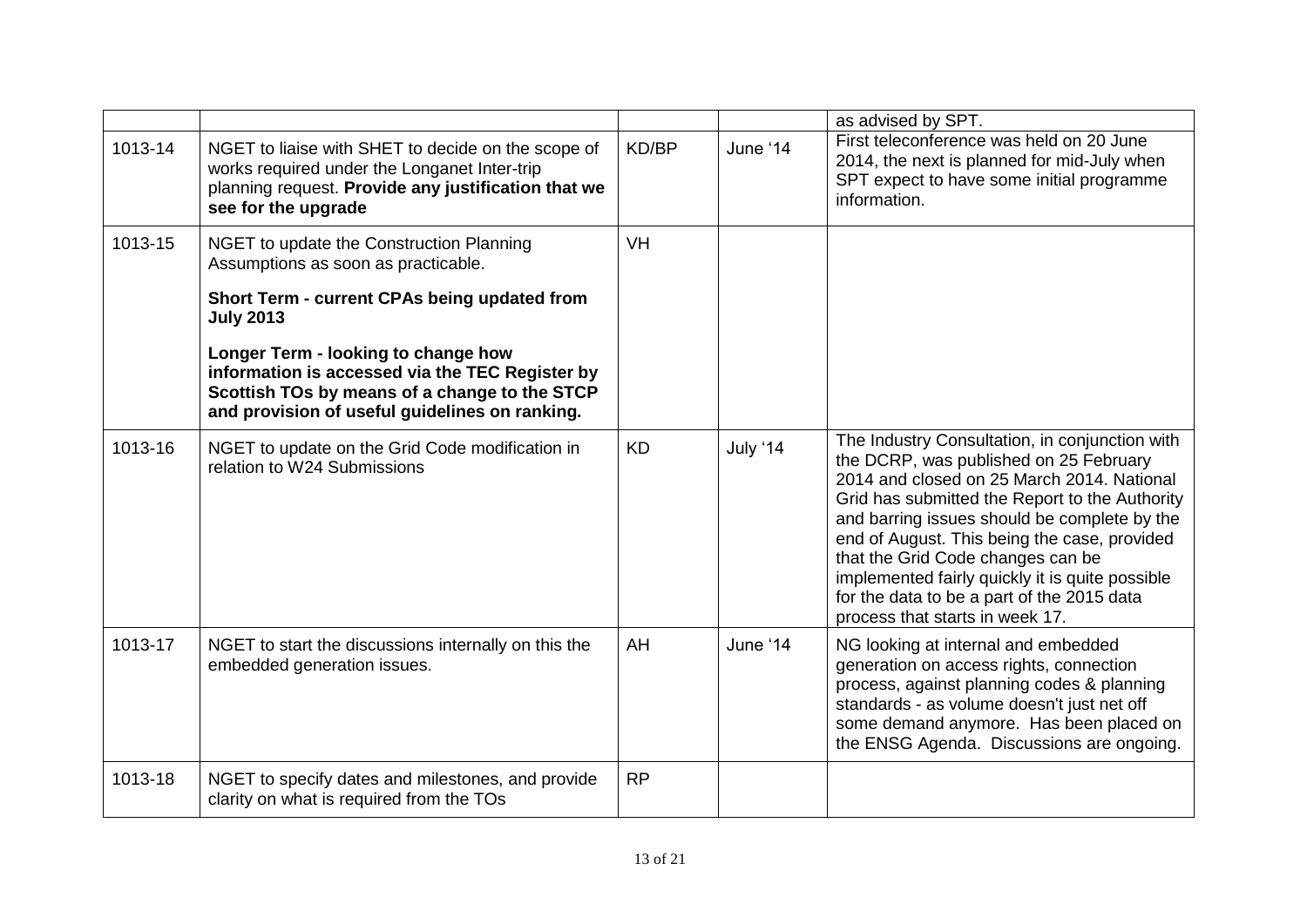| 1013-19 | NGET to check concerns about voltage control                                                                                                                                                       | <b>KD</b>                                      |          |                                                                    |
|---------|----------------------------------------------------------------------------------------------------------------------------------------------------------------------------------------------------|------------------------------------------------|----------|--------------------------------------------------------------------|
|         | No major concerns                                                                                                                                                                                  |                                                |          |                                                                    |
| 1013-20 | OC subgroup needs to work with OFTOs to clarify<br>the concerns and propose a code change if required.<br>Proposal made recommendation to GS and e-<br>mailed this to interested parties for info. | KD to<br>liaise with<br>Graham<br><b>Stein</b> |          |                                                                    |
| 1013-21 | Subgroup leaders to advise on the timeline for<br>STC/STCP changes                                                                                                                                 | Subgroup<br>leaders                            |          |                                                                    |
| 1013-22 | NGET to update on any ongoing assessments on<br>SSR and filters.                                                                                                                                   | <b>XZ</b>                                      |          |                                                                    |
| 1013-23 | SPT to provide a briefing note on GSR10 to BP<br>The commercial aspects have been considered<br>before taking the decision to put it out to<br>consultation again.                                 | DC/DA                                          |          |                                                                    |
| 1013-24 | NGET to ensure that DA and BP are involved in the<br>discussions                                                                                                                                   | <b>BA</b> to<br>liaise with<br><b>VH</b>       |          |                                                                    |
| 1013-25 | NGET to share views on connections on sub-<br>transmission voltages with SPT and SHET. More<br>clarity required. High priority. Action<br>reassigned to KD to reflect on and provide<br>proposals. | <b>KD</b>                                      | June '14 | Briefing note to NGET staff attached. New<br>Action 0710-03 raised |
| 1013-26 | NGET to issue the voltage control Planning Request<br>to SPT                                                                                                                                       | <b>KL/BA</b>                                   |          |                                                                    |
|         | <b>Complete - 7th Feb</b>                                                                                                                                                                          |                                                |          |                                                                    |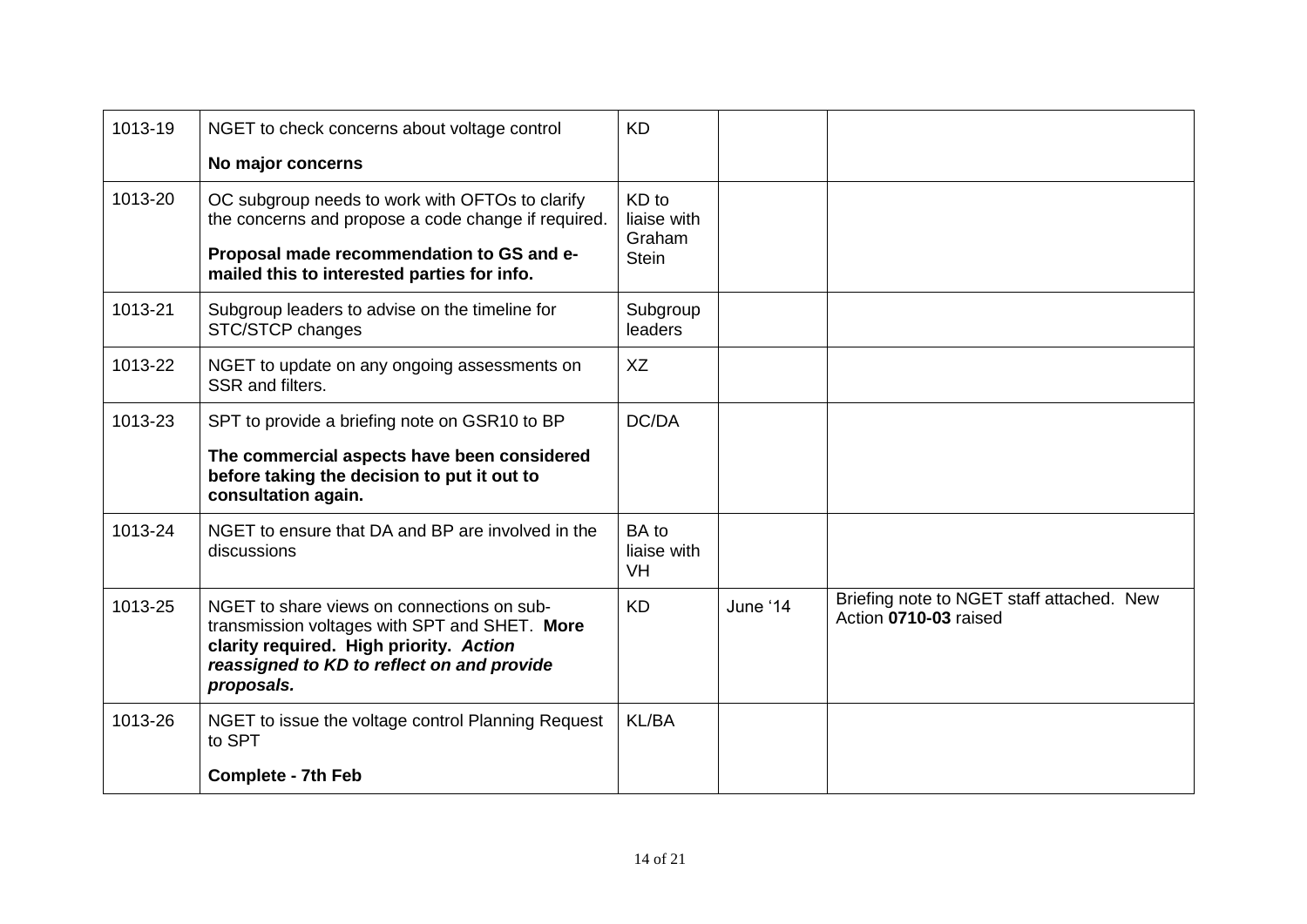| 1013-27 | Investment Planning Subgroup to add Voltage<br>Issues on the agenda for the next meeting                                                                                          | SW        |          |                                                                                                                                                                                                                                                                                                                                                                                                                                                                                                                                                                                                                                                                                                                                                    |
|---------|-----------------------------------------------------------------------------------------------------------------------------------------------------------------------------------|-----------|----------|----------------------------------------------------------------------------------------------------------------------------------------------------------------------------------------------------------------------------------------------------------------------------------------------------------------------------------------------------------------------------------------------------------------------------------------------------------------------------------------------------------------------------------------------------------------------------------------------------------------------------------------------------------------------------------------------------------------------------------------------------|
| 1013-28 | Investment Planning Subgroup to add Bol on the<br>agenda for the next meeting                                                                                                     | <b>SW</b> |          |                                                                                                                                                                                                                                                                                                                                                                                                                                                                                                                                                                                                                                                                                                                                                    |
| 1013-03 | JPC does not cover Yr1 & 2 but concerns raised by<br>AH that lessons learnt from Yr1 & 2 should be fed<br>back to JPC to ensure appropriate actions are taken<br>forward.         |           |          |                                                                                                                                                                                                                                                                                                                                                                                                                                                                                                                                                                                                                                                                                                                                                    |
| 0114-01 | Mark Osborne to provide an update on the success<br>around the Humber Smart Zone. AH to follow-up<br>with MO                                                                      | AH/MO     | June '14 | Installed dynamic ratings (weights) and now<br>collecting information ready for analysis in<br>about 12 months' time.                                                                                                                                                                                                                                                                                                                                                                                                                                                                                                                                                                                                                              |
| 0114-02 | NGET to provide estimates on what the benefits of<br>undertaking this upgrade is recognising the<br>estimated capital cost. Action reassigned to KD to<br>report back by mid-June | <b>KD</b> | Mid-June | There have been a number of Planning<br>Requests related to this but the future low<br>level of availability anticipated for PEHE and<br>LOAN generation dictates that we reappraise<br>the issues.<br>It is recognised that the request by SPG to<br>resolve the long-standing issue at LOAN may<br>still need to be resolved (Action 1013-14) and<br>I've asked for their input, but that the need for<br>communication system improvements<br>between STHA and PEHE yielding a 35ms<br>improvement in response has now gone.<br>KD has been in contact with the power station<br>and waiting response to query regarding<br>continuing need for resolution of the unit<br>selectivity issue.<br>The potentially low level of conventional plant |
|         |                                                                                                                                                                                   |           |          | availability does leave a potential issue in the<br>management of B6 boundary under high wind                                                                                                                                                                                                                                                                                                                                                                                                                                                                                                                                                                                                                                                      |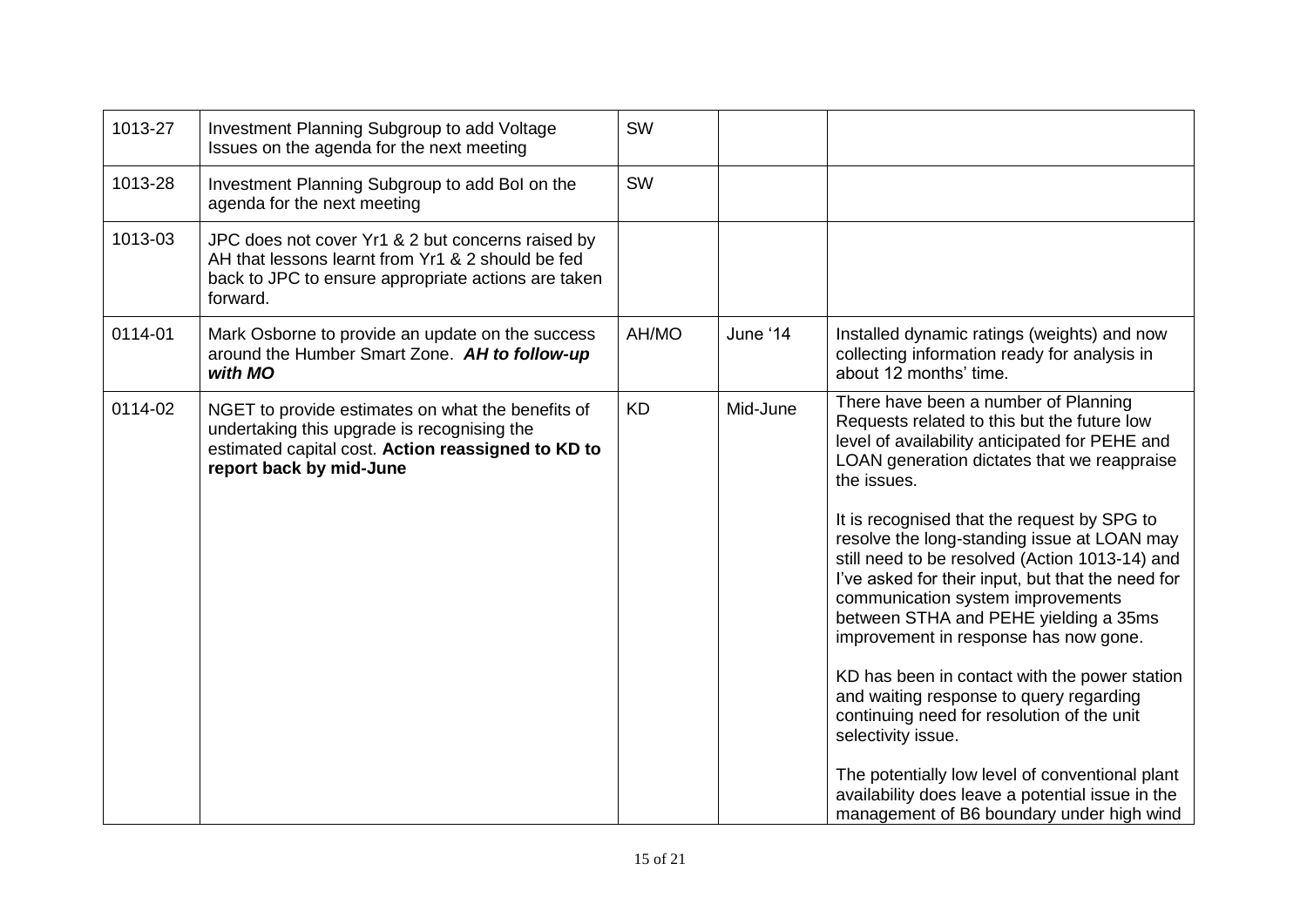|         |                                                                                                                                                                                                                                                                                                                     |           | generator output conditions; hence the<br>submission of the planning requests<br>PR 2014 SHET001 and PR 2014 SPT001.<br>The benefit of the B6 I/T scheme for the<br>2013/4 year being ~£147,000/intertrippable<br>MW thus making the design and use of these<br>schemes economic on the assumption that<br>scheme arming and utilisation costs are<br>proportionate.<br>No significant benefits in reducing clearance<br>times. |
|---------|---------------------------------------------------------------------------------------------------------------------------------------------------------------------------------------------------------------------------------------------------------------------------------------------------------------------|-----------|---------------------------------------------------------------------------------------------------------------------------------------------------------------------------------------------------------------------------------------------------------------------------------------------------------------------------------------------------------------------------------------------------------------------------------|
| 0114-03 | Embedded generation, smalls and BELLAs remain<br>an issue as they aren't included on the TEC<br>Register, NGET to look into extracting that<br>information from the Week 24 submissions.                                                                                                                            | AH/BA     | Guidance note will be produced.                                                                                                                                                                                                                                                                                                                                                                                                 |
| 0114-04 | JPC Recommend that STCP11.1 is updated to<br>provide feedback on the outage plan for Yrs. 1 & 2,<br>including lessons learnt, to the Operational<br>Assessment subgroup. The Subgroup then reviews<br>and passes the issues to the appropriate group then<br>coordinate and feedback up the JPC.KD Reported<br>back | AH/KD     |                                                                                                                                                                                                                                                                                                                                                                                                                                 |
| 0114-05 | DA to check against the current list of TORIs to see<br>if any have been overlooked.                                                                                                                                                                                                                                | DA        |                                                                                                                                                                                                                                                                                                                                                                                                                                 |
| 0114-06 | Confirm who recipient/post box is within NGET.                                                                                                                                                                                                                                                                      | <b>BA</b> |                                                                                                                                                                                                                                                                                                                                                                                                                                 |
| 0114-08 | Request SW to put a note to the JPC after the IPC<br>meeting on the 7th Feb to confirm what they have<br>agreed to do and the timescales.                                                                                                                                                                           | SW        |                                                                                                                                                                                                                                                                                                                                                                                                                                 |
| 0114-09 | AH to contact Prof. Keith Bell to ask if there is                                                                                                                                                                                                                                                                   | AH        |                                                                                                                                                                                                                                                                                                                                                                                                                                 |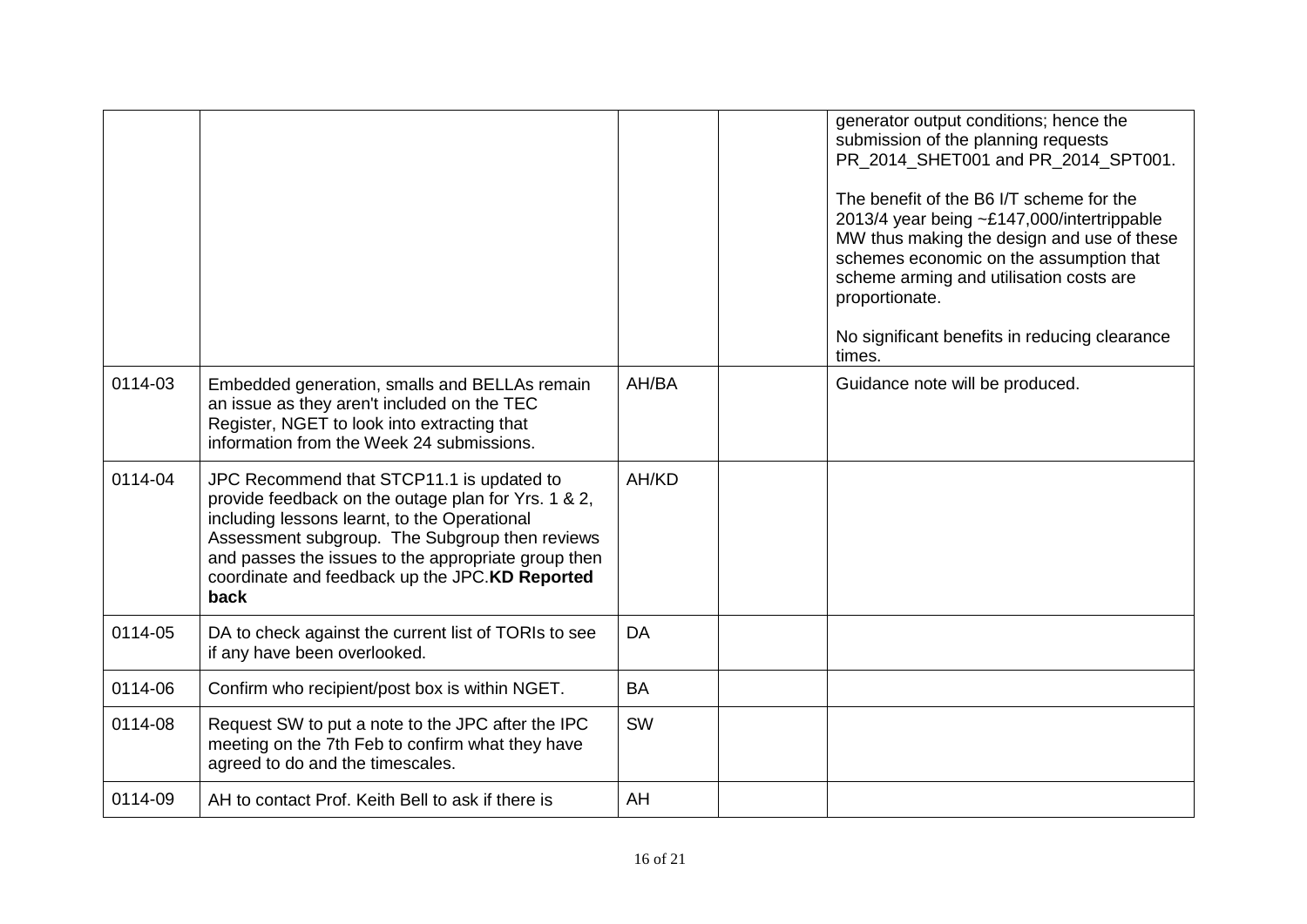|         | anything he needs from us to support his work, if not<br>then offer a meeting after then end of February to<br>share our findings. DA confirmed Prof. Keith Bell<br>was working in an ad-hoc advisory position and<br>had not been asked to specifically look at<br>Scottish Security of Supply at this time. |           |          |                                                                                                                                                                                                                                                                                                                                                                                                                                                                                                                                                                                                                                                                                                                                                                                                                                                                                                                                                                                           |
|---------|---------------------------------------------------------------------------------------------------------------------------------------------------------------------------------------------------------------------------------------------------------------------------------------------------------------|-----------|----------|-------------------------------------------------------------------------------------------------------------------------------------------------------------------------------------------------------------------------------------------------------------------------------------------------------------------------------------------------------------------------------------------------------------------------------------------------------------------------------------------------------------------------------------------------------------------------------------------------------------------------------------------------------------------------------------------------------------------------------------------------------------------------------------------------------------------------------------------------------------------------------------------------------------------------------------------------------------------------------------------|
| 0114-10 | BA to provide background to DA on the outage<br>combination conditions that require NG to use<br>Harker to secure demand for E&W and liaise with<br>Investment Planning committee. Options being<br>discussed - defer to subgroup to resolve.                                                                 | <b>BA</b> |          |                                                                                                                                                                                                                                                                                                                                                                                                                                                                                                                                                                                                                                                                                                                                                                                                                                                                                                                                                                                           |
| 0114-12 | JPC Operational Assessment Subgroup to advise on<br>the acceptable level of complexity for Operational<br>Inter-tripping schemes/ Active Network Management<br>Schemes.                                                                                                                                       | OA SubG   | June '14 | During discussion by the subgroup KD<br>advised that he is proposing an STCP<br>Modification Proposal to create a new STCP<br>specifically for ANM schemes in the<br>expectation that a working group will be<br>convened to consider this and the wider<br>issues created by such schemes, including<br>the interaction with I/T schemes. This has<br>been approved by the STC Panel.<br>It is anticipated that ANM schemes will<br>interface with the SO's future Energy<br>Balancing System (EBS) due in service in<br>early 2015, which will perform a security<br>constrained despatch of generation in the<br>Balancing Market but also could perform an<br>Automatic Generation Control (AGC) function.<br>The rules used to constrain generation would<br>need to be carefully considered depending<br>upon their status e.g. small distribution<br>connected, BELLA, BEGA and finally BCA<br>holders not in the previous categories.<br>In the interim NGET are not proposing to |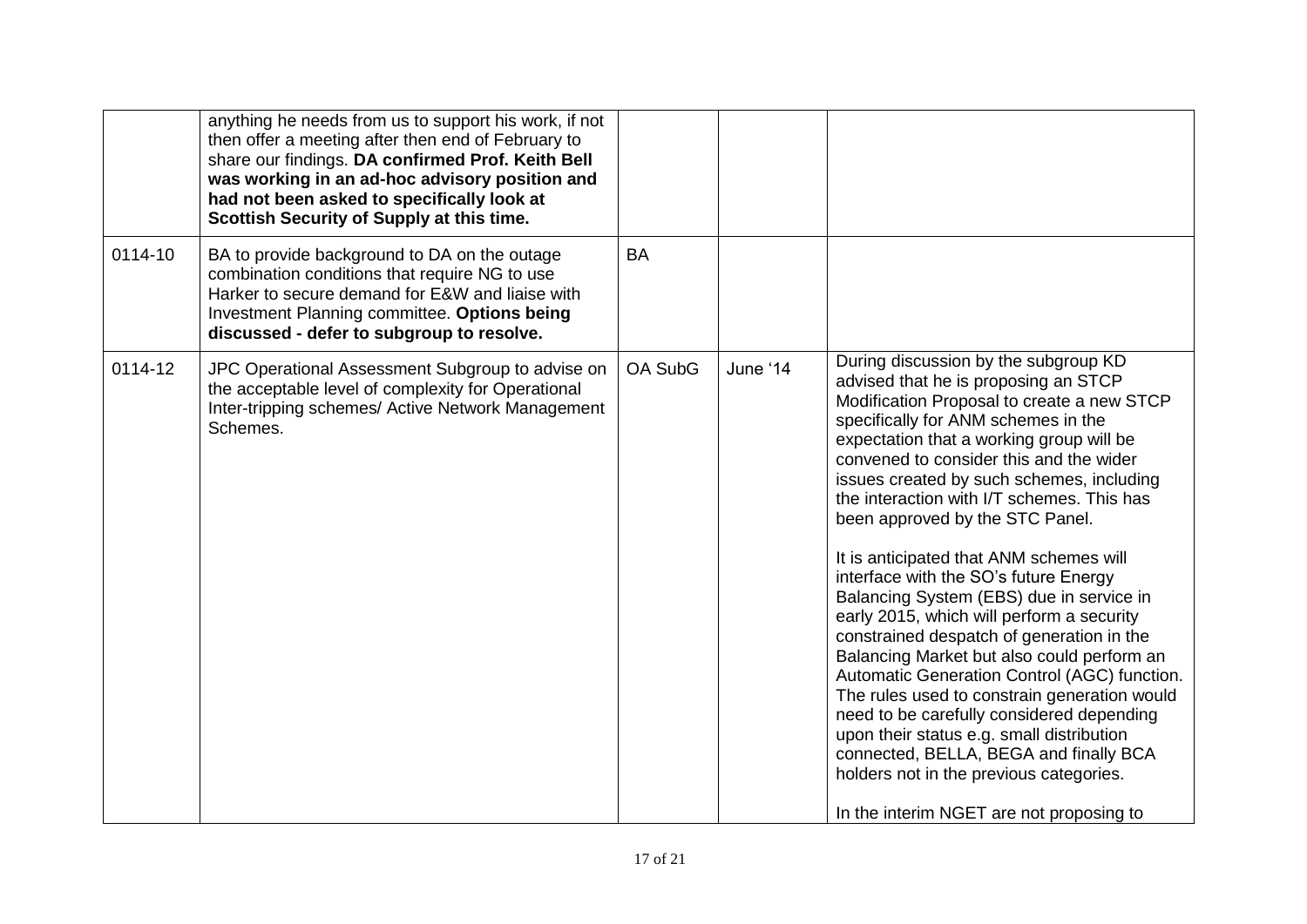|         |                                                                                                                                                                                                                                                |           |          | suspend development of ANM schemes but<br>that these or inter-trip schemes will need to<br>be addressed on an individual needs basis<br>until an agreed formal strategy is adopted.<br>NGET is anticipating that the AGC (automatic<br>generation control) algorithms that are being<br>considered for the new Energy Balancing<br>System may be a way forward and that the<br>SO and TOs can get their experts to discuss<br>the possibilities in due course. It is not<br>anticipated that a formulaic approach to<br>setting a complexity limit is necessary as<br>each project would be approached on its<br>merits.<br>Note: The EBS does so-called network-<br>secure dispatch and hence an export limit for<br>a region may be set. |
|---------|------------------------------------------------------------------------------------------------------------------------------------------------------------------------------------------------------------------------------------------------|-----------|----------|--------------------------------------------------------------------------------------------------------------------------------------------------------------------------------------------------------------------------------------------------------------------------------------------------------------------------------------------------------------------------------------------------------------------------------------------------------------------------------------------------------------------------------------------------------------------------------------------------------------------------------------------------------------------------------------------------------------------------------------------|
| 0114-13 | Discuss generic issue with Commercial and put<br>some clarity around the process both for internal<br>guidance and publicly for generators to view how we<br>will be considering the application. Set up meeting<br>with John Twomey, AH & BA. | AH/BA     | June '14 |                                                                                                                                                                                                                                                                                                                                                                                                                                                                                                                                                                                                                                                                                                                                            |
| 0114-14 | Prepare a note for JPC on lessons learnt and<br>proposals for taking them forward, and any issues<br>the JPC are required to intervene on. RP                                                                                                  | <b>RP</b> |          |                                                                                                                                                                                                                                                                                                                                                                                                                                                                                                                                                                                                                                                                                                                                            |
| 0114-15 | Set target to review and update relevant STCPs for<br>ETYS. RP                                                                                                                                                                                 | <b>RP</b> |          |                                                                                                                                                                                                                                                                                                                                                                                                                                                                                                                                                                                                                                                                                                                                            |
| 0114-16 | KD to draft some proposals to share with the JPC.<br>Code amendments have been proposed.                                                                                                                                                       | <b>KD</b> |          |                                                                                                                                                                                                                                                                                                                                                                                                                                                                                                                                                                                                                                                                                                                                            |
| 0114-17 | KD to provide a brief following the meeting. STC<br>Section K has been reviewed as adequate and                                                                                                                                                | <b>KD</b> |          |                                                                                                                                                                                                                                                                                                                                                                                                                                                                                                                                                                                                                                                                                                                                            |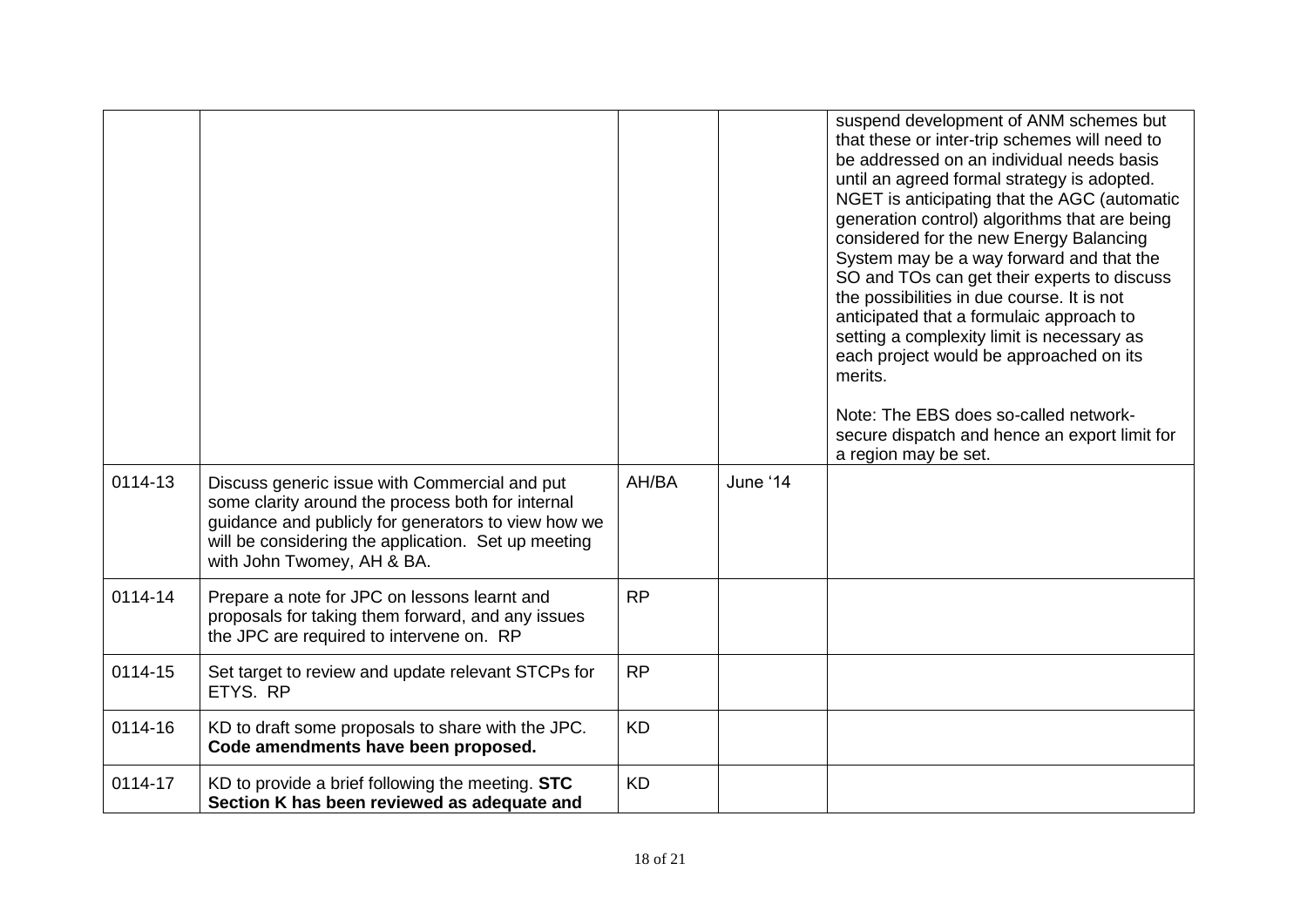|         | the NG Reactive Working Group subsequently<br>wound up.                                                                                                          |                  |          |                                                                                                                                                                                                                                                                           |
|---------|------------------------------------------------------------------------------------------------------------------------------------------------------------------|------------------|----------|---------------------------------------------------------------------------------------------------------------------------------------------------------------------------------------------------------------------------------------------------------------------------|
| 0114-18 | OA Group to review and update relevant STCPs and<br>update PLD pro-forma.                                                                                        | OA SubG          | June '14 | KD advised that a draft of STCP18-1 is to be<br>re-circulated to potential contributors shortly<br>and has been submitted to the June 2014<br>STC Panel for comment and for subsequent<br>issue.                                                                          |
|         |                                                                                                                                                                  |                  |          | KD advised that STCP11-1 is presently being<br>slightly amended to reflect the agreement to<br>incorporate feedback from current year<br>planning into the longer term planning<br>process, but issue is not anticipated until<br>November 2014.                          |
|         |                                                                                                                                                                  |                  |          | Consideration of changing STCP11-3 is to<br>perform outage costing in year 1 is outside<br>the remit of the JPC-OA (which covers years<br>3-8). It is considered that this is the<br>responsibility of the Project Coordination and<br>Progress Review sub-group's remit. |
|         |                                                                                                                                                                  |                  |          | The PLD pro-forma is considered adequate in<br>its current form by the JPC-OA (STCP16-1<br>refers), and is the responsibility of the JPC-IP.                                                                                                                              |
| 0114-19 | OA Group to update and re-circulate ToR following<br>meeting in March.                                                                                           | OA SubG          |          | Completed 27 March 2014.                                                                                                                                                                                                                                                  |
| 0114-20 | All subgroup to inform JPC on proposed timescales<br>for updating STCPs. JPC will then feed this back to<br>the STC committee. VH to follow-up with<br>subgroups | <b>All SubGs</b> | June '14 | Completed                                                                                                                                                                                                                                                                 |
|         |                                                                                                                                                                  | <b>VH</b>        |          |                                                                                                                                                                                                                                                                           |
| 0114-21 | Before the next ENSG Meeting JPC to hold a<br>teleconference to share rationale for the selection of                                                             | <b>VH</b>        | May '14  | Agreed at ENSG to keep reporting on projects                                                                                                                                                                                                                              |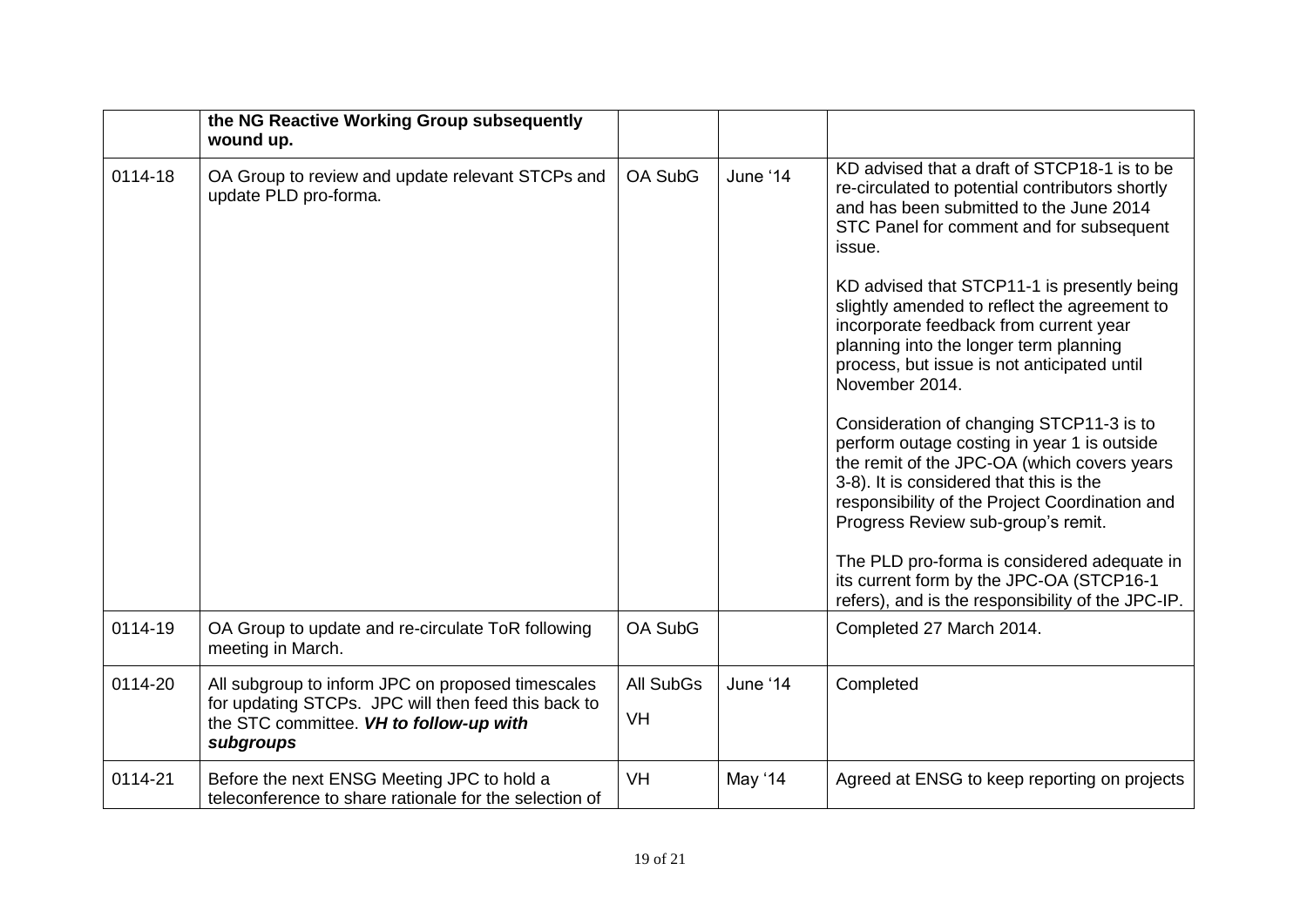|         | projects included in the ENSG templates. VH to<br>arrange for end of May                                                                                                                                                                                                                                                             |                       |          |                                                                                                                                                                                           |
|---------|--------------------------------------------------------------------------------------------------------------------------------------------------------------------------------------------------------------------------------------------------------------------------------------------------------------------------------------|-----------------------|----------|-------------------------------------------------------------------------------------------------------------------------------------------------------------------------------------------|
| 0114-22 | AH to feedback Schedule 3 review to STC alongside<br>STCP reviews and Boundary of Influence data<br>exchange?                                                                                                                                                                                                                        | AH                    | June '14 |                                                                                                                                                                                           |
| 0114-23 | On North Connect AH to find out what involvement<br>Scottish TO should have had in signing off the CBA.                                                                                                                                                                                                                              | AH                    |          |                                                                                                                                                                                           |
| 0114-25 | Request Modelling Subgroup to review provision of<br>Wk. 24 Data back to the TOs with regular updates.                                                                                                                                                                                                                               | AH                    |          |                                                                                                                                                                                           |
| 0114-26 | AH to keep DA updated on the situation. <b>Investment</b><br>Planning Group to follow up on this.                                                                                                                                                                                                                                    | AH                    |          |                                                                                                                                                                                           |
| 0114-27 | MB to set up teleconference when agenda is<br>circulated.                                                                                                                                                                                                                                                                            | <b>MB</b>             |          |                                                                                                                                                                                           |
| 0429-01 | Investment Planning Subgroup to report back<br>following their meeting in May. Ref Bol.                                                                                                                                                                                                                                              | SW/AH                 |          | Agenda item                                                                                                                                                                               |
| 0429-02 | BP/AH to check if Paul Nielsen has had any<br>involvement with CBAs.                                                                                                                                                                                                                                                                 | BP/AH                 | June '14 | Yes                                                                                                                                                                                       |
| 0429-03 | JPC members asked to reflect and feedback on,<br><b>Connection Applications processes, Planning</b><br>Assumption requirements to ensure NG can deliver<br>what TOs want in a time and format that is useful,<br>and indeed any other policies and/or processes that<br>are a cause for concern back to VH or direct to AH<br>or KD. | <b>JPC</b><br>members | June '14 | Agenda item                                                                                                                                                                               |
| 0429-08 | AH to speak to Angela Quinn regarding using<br>Condition 2B (rather than M&N) to demonstrate how<br>we've ring-fenced the application and kept it up to<br>director level as separate.                                                                                                                                               | AH                    | July '14 | CION process used to look at this - worked<br>quite well. Only challenge in adopting the<br>CION process in an application timescale is<br>difficulty in getting decisions made that meet |